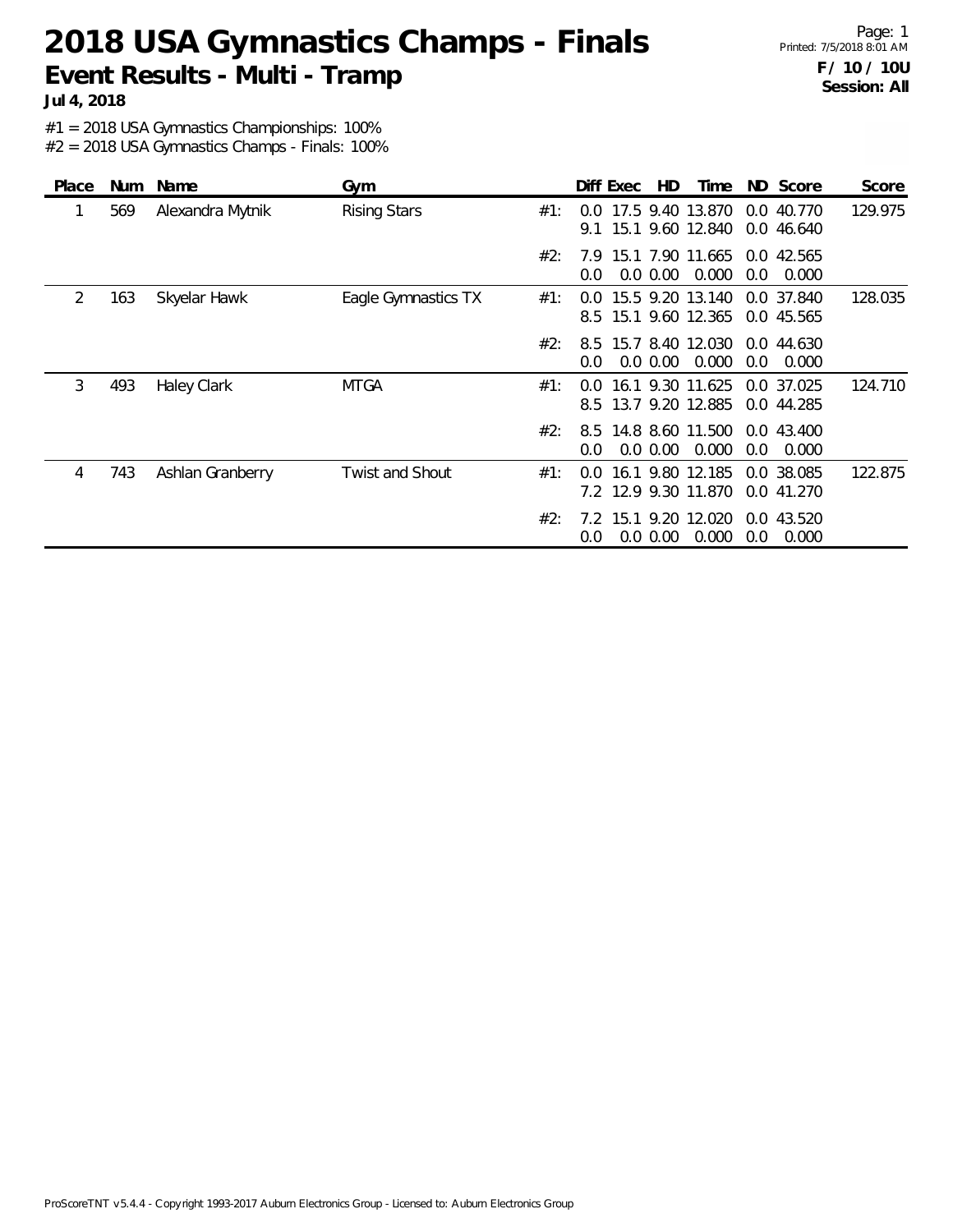Page: 1 Printed: 7/5/2018 8:01 AM **M / 10 / 10U Session: All**

**Jul 4, 2018**

#1 = 2018 USA Gymnastics Championships: 100%

| Place |     | Num Name    | Gvm         |         | Diff Exec HD |                                                               | Time ND Score                           | Score   |
|-------|-----|-------------|-------------|---------|--------------|---------------------------------------------------------------|-----------------------------------------|---------|
|       | 393 | Nate Frkert | High Energy |         |              | 8.5 12.9 9.70 12.095 0.0 43.195                               | $\#1$ : 0.0 15.7 8.80 12.495 0.0 36.995 | 121.415 |
|       |     |             |             | $0.0^-$ |              | $\#2$ : 8.5 11.8 8.80 12.125 0.0 41.225<br>0.0 0.00 0.000 0.0 | 0.000                                   |         |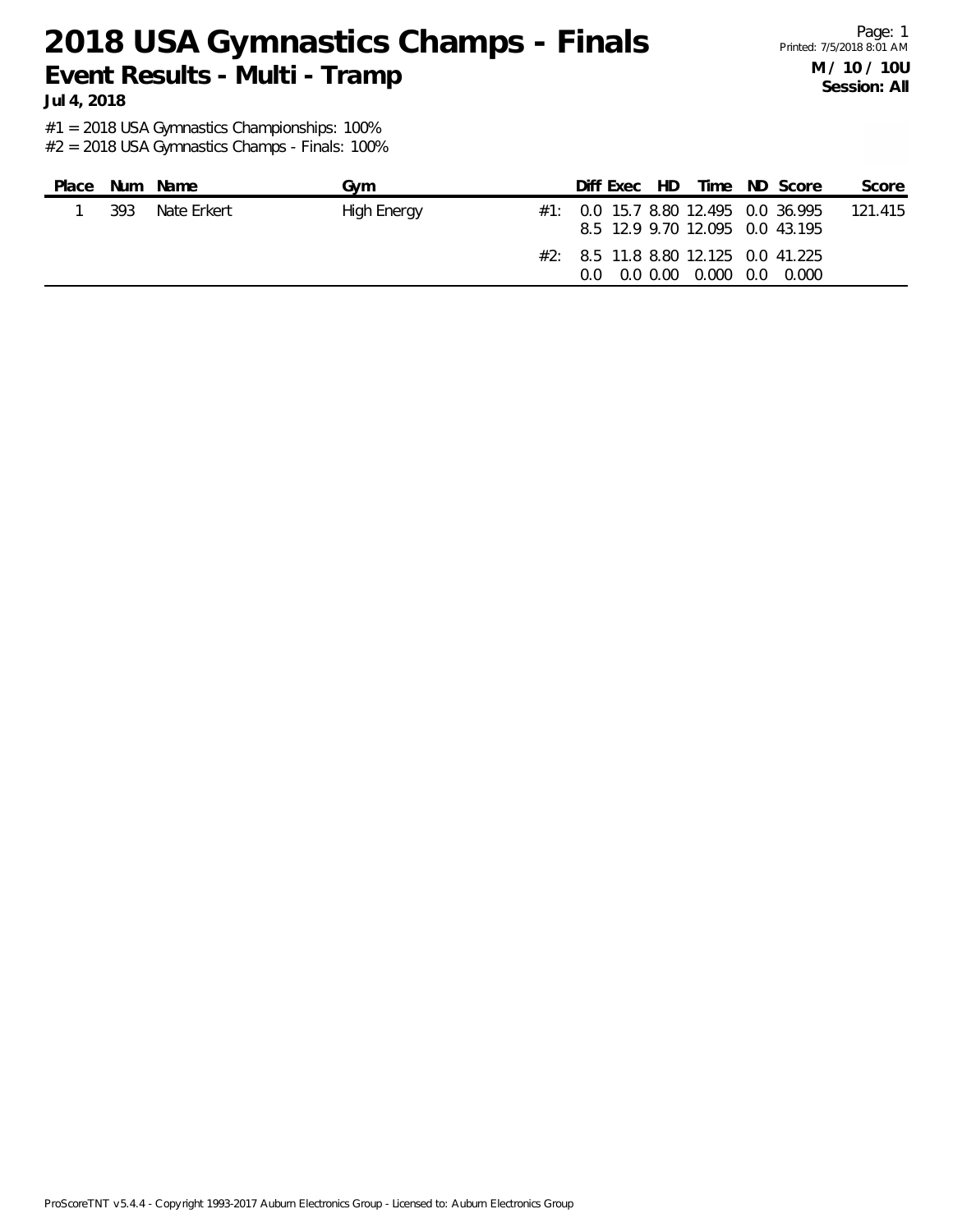**Jul 4, 2018**

#1 = 2018 USA Gymnastics Championships: 100%

| Place | Num | Name             | Gym               |     | Diff Exec<br>ND Score<br>Score<br>HD<br>Time                                              |
|-------|-----|------------------|-------------------|-----|-------------------------------------------------------------------------------------------|
| 1     | 691 | MaryDeary Lehman | <b>TEG</b>        | #1: | 16.1 9.50 14.210<br>0.0 39.810<br>135.045<br>0.0<br>15.3 9.60 14.025<br>8.7<br>0.0 47.625 |
|       |     |                  |                   | #2: | 8.9 15.5 9.20 14.010<br>0.0 47.610<br>0.0 0.00<br>0.000<br>0.0<br>0.0<br>0.000            |
| 2     | 34  | Ava Huss         | Air Sports        | #1: | 0.0 17.7 9.40 14.530<br>0.0 41.630<br>134.255<br>8.7 14.6 9.30 13.860<br>0.0 46.460       |
|       |     |                  |                   | #2: | 8.7 14.9 8.90 13.665<br>0.0 46.165<br>0.0 0.00<br>0.000<br>0.0<br>0.000<br>0.0            |
| 3     | 341 | Leah Edelman     | Gymnastics Du Sol | #1: | 0.0 17.6 9.30 13.945<br>0.0 40.845<br>131.065<br>15.0 9.40 13.570 -2.0 42.870<br>6.9      |
|       |     |                  |                   | #2: | 17.0 9.80 13.650<br>6.9<br>0.0 47.350<br>0.0 0.00<br>0.000<br>0.0<br>0.0<br>0.000         |
| 4     | 477 | Zuzu Smith       | Midwest Training  | #1: | 16.2 9.40 13.025<br>127.690<br>0.0<br>0.0 38.625<br>7.5 14.1 9.10 13.060<br>0.0 43.760    |
|       |     |                  |                   | #2: | 8.7 14.8 9.10 12.705<br>0.0 45.305<br>0.000<br>0.0 0.00<br>0.0<br>0.000<br>0.0            |
| 5     | 732 | Kalyana Dickson  | Trevinos          | #1: | 0.0 16.1 9.70 12.815<br>0.0 38.615<br>126.985<br>7.2 13.9 9.40 13.005<br>0.0 43.505       |
|       |     |                  |                   | #2: | 7.2 15.6 8.80 13.265<br>0.0 44.865<br>0.0 0.00<br>0.000<br>0.0<br>0.0<br>0.000            |
| 6     | 323 | Marissa Oubre    | Gymagic           | #1: | 0.0 15.3 9.80 13.205<br>0.0 38.305<br>126.340<br>11.3 9.70 12.475<br>0.0 42.375<br>8.9    |
|       |     |                  |                   | #2: | 15.3 8.70 12.760<br>8.9<br>0.0 45.660<br>0.0<br>0.0 0.00<br>0.000<br>0.0<br>0.000         |
| 7     | 368 | Cheyenne Seaux   | Hangtime TNT      | #1: | 123.275<br>16.3 9.00 13.655<br>0.0 38.955<br>0.0<br>11.9 9.60 13.285<br>0.0 41.385<br>6.6 |
|       |     |                  |                   | #2: | 14.0 9.00 13.335<br>0.0 42.935<br>6.6<br>0.000<br>0.0 0.00<br>0.0<br>0.000<br>0.0         |
| 8     | 213 | Ashley Sherman   | <b>ETA</b>        | #1: | 15.5 9.40 13.040<br>0.0 37.940<br>122.800<br>0.0<br>7.5 11.8 9.70 12.400<br>0.0 41.400    |
|       |     |                  |                   |     | #2: 7.5 14.2 9.40 12.360 0.0 43.460<br>$0.0$ $0.00$ $0.000$<br>0.0<br>0.000<br>0.0        |
| 9     | 38  | Cayley Pitblado  | Air Sports        | #1: | 0.0 36.345<br>0.0 14.7 9.70 11.945<br>77.215<br>7.5 11.1 9.60 12.670<br>0.0 40.870        |
|       |     |                  |                   | #2: | 0.0 0.00<br>0.000<br>0.0<br>0.000<br>0.0<br>0.0 0.00<br>0.000<br>0.0<br>0.000<br>0.0      |
| 10    | 316 | Angelina Garza   | Gymagic           | #1: | 0.0 10.3 6.70<br>9.450<br>0.0 26.450<br>70.145<br>8.5 12.5 9.10 13.595<br>0.0 43.695      |
|       |     |                  |                   | #2: | 0.0 0.00<br>0.000<br>0.000<br>0.0<br>0.0<br>0.0 0.00<br>0.000<br>0.0<br>0.000<br>0.0      |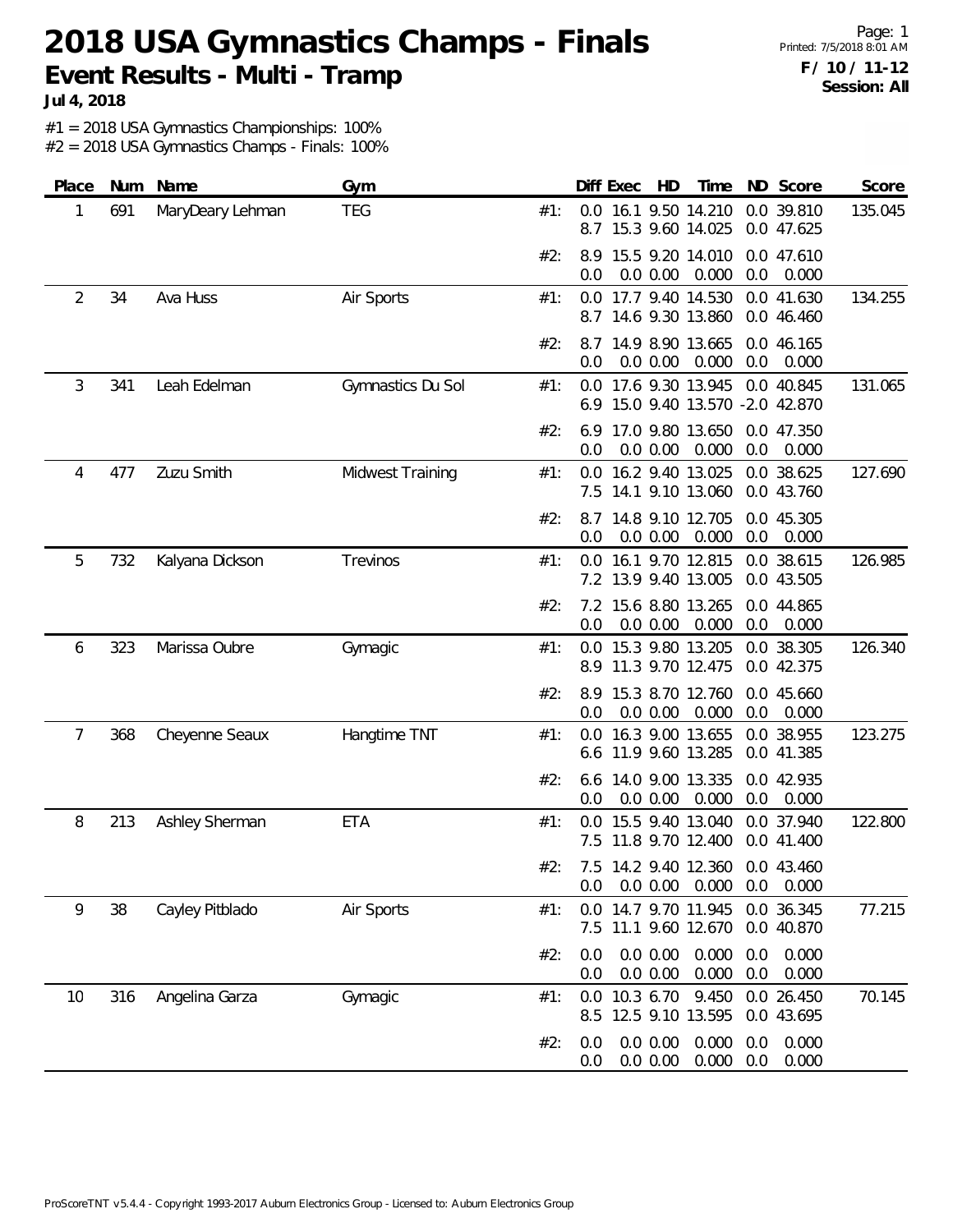Page: 1 Printed: 7/5/2018 8:01 AM **M / 10 / 11-12 Session: All**

**Jul 4, 2018**

#1 = 2018 USA Gymnastics Championships: 100%

| Place         | Num | Name              | Gym                       |     | Diff Exec     |             | HD. | Time                                         |               | ND Score                 | Score   |
|---------------|-----|-------------------|---------------------------|-----|---------------|-------------|-----|----------------------------------------------|---------------|--------------------------|---------|
|               | 562 | Gavin Britton     | <b>Premier Gymnastics</b> | #1: | $0.0^{\circ}$ |             |     | 16.3 9.40 14.115<br>8.7 14.9 9.00 13.765     |               | 0.0 39.815<br>0.0 46.365 | 134.145 |
|               |     |                   |                           | #2: | $0.0^{\circ}$ | $0.0\,0.00$ |     | 8.7 16.1 9.30 13.865 0.0 47.965<br>0.000     | $0.0^{\circ}$ | 0.000                    |         |
| $\mathcal{P}$ | 143 | Nicolai Rodriguez | Dynamite Academy          | #1: |               |             |     | 0.0 16.3 9.70 13.815<br>7.7 15.3 9.50 13.620 |               | 0.0 39.815<br>0.0 46.120 | 133.090 |
|               |     |                   |                           | #2: | $0.0^{\circ}$ | $0.0\,0.00$ |     | 7.7 16.5 9.50 13.455<br>0.000                | $0.0^{\circ}$ | 0.0 47.155<br>0.000      |         |
| 3             | 829 | Rogan Norris      | Xtreme                    | #1: | 0.0           |             |     | 16.7 9.60 14.460<br>8.8 13.5 9.30 14.285     |               | 0.040.760<br>0.0 45.885  | 126.475 |
|               |     |                   |                           | #2: | 8.1<br>0.0    | $0.0\,0.00$ |     | 11.8 7.50 12.430<br>0.000                    | 0.0           | 0.0 39.830<br>0.000      |         |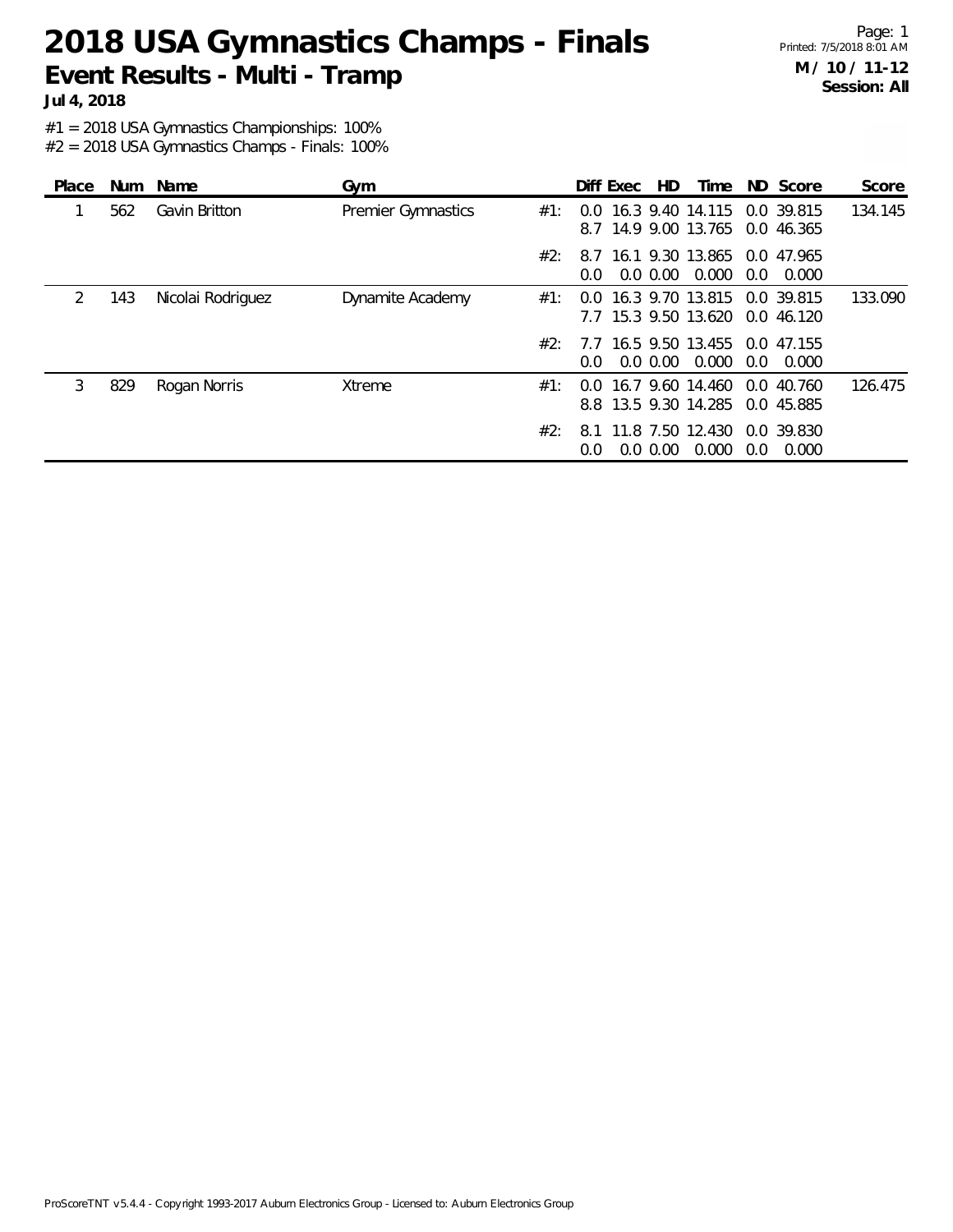Page: 1 Printed: 7/5/2018 8:19 AM **F / 10 / 13-14 Session: All**

**Jul 4, 2018**

#1 = 2018 USA Gymnastics Championships: 100%

| Place | Num | Name               | Gym                    |     |                  | Diff Exec | HD                   | Time                                                  |            | ND Score                 | Score   |
|-------|-----|--------------------|------------------------|-----|------------------|-----------|----------------------|-------------------------------------------------------|------------|--------------------------|---------|
| 1     | 172 | Caroline Walker    | Eagle Gymnastics TX    | #1: | 8.5              |           |                      | 0.0 18.7 9.40 14.055<br>16.2 9.10 13.580              |            | 0.0 42.155<br>0.0 47.380 | 137.610 |
|       |     |                    |                        | #2: | 8.5<br>0.0       |           | 0.0 0.00             | 16.9 9.00 13.675<br>0.000                             | 0.0        | 0.0 48.075<br>0.000      |         |
| 2     | 141 | Katarina Rodriguez | Dynamite Academy       | #1: |                  |           |                      | 0.0 17.9 9.50 14.410<br>7.9 16.3 9.30 13.785          |            | 0.0 41.810<br>0.0 47.285 | 136.100 |
|       |     |                    |                        | #2: | 7.9<br>0.0       |           | 0.0 0.00             | 16.8 9.00 13.305<br>0.000                             | 0.0        | 0.0 47.005<br>0.000      |         |
| 3     | 365 | Kamryn Bourque     | Hangtime TNT           | #1: | 9.1              |           |                      | 0.0 17.7 9.50 14.435<br>15.4 9.20 13.405              |            | 0.0 41.635<br>0.0 47.105 | 136.010 |
|       |     |                    |                        | #2: | 9.1<br>0.0       |           | 0.0 0.00             | 15.7 9.20 13.270<br>0.000                             | 0.0        | 0.0 47.270<br>0.000      |         |
| 4     | 654 | Cecilia Cina       | <b>T&amp;T Express</b> | #1: | 0.0<br>9.1       |           |                      | 17.5 9.80 13.880<br>14.6 9.10 13.385                  |            | 0.0 41.180<br>0.0 46.185 | 134.460 |
|       |     |                    |                        | #2: | 9.1<br>0.0       |           | 0.0 0.00             | 15.0 9.40 13.595<br>0.000                             | 0.0        | 0.0 47.095<br>0.000      |         |
| 5     | 655 | Maleah Domengeaux  | <b>T&amp;T Express</b> | #1: | 0.0              |           |                      | 17.1 9.40 14.090<br>8.9 15.4 8.70 13.190              |            | 0.0 40.590<br>0.0 46.190 | 133.740 |
|       |     |                    |                        | #2: | 8.9<br>0.0       |           | 0.0 0.00             | 15.7 8.90 13.460<br>0.000                             | 0.0        | 0.0 46.960<br>0.000      |         |
| 6     | 142 | Natasha Rodriguez  | Dynamite Academy       | #1: | 7.7              |           |                      | 0.0 17.9 9.70 14.035<br>15.3 9.60 13.240 -0.2 45.640  |            | 0.0 41.635               | 133.615 |
|       |     |                    |                        | #2: | 7.7<br>0.0       |           | 0.0 0.00             | 15.8 9.50 13.340<br>0.000                             | 0.0        | 0.0 46.340<br>0.000      |         |
| 7     | 535 | Reese Nix          | Oklahoma Extreme       | #1: | 0.0<br>10.1      |           |                      | 15.6 9.40 13.895<br>14.2 9.10 13.775                  |            | 0.0 38.895<br>0.0 47.175 | 133.475 |
|       |     |                    |                        |     | #2: 10.1<br>0.0  |           | 0.0 0.00             | 14.3 9.30 13.705<br>0.000                             | 0.0        | 0.0 47.405<br>0.000      |         |
| 8     | 464 | Paxton Henley      | Manning Gymnastics     | #1: | 0.0              |           |                      | 16.0 9.40 14.510<br>8.4 15.1 9.30 14.530              |            | 0.0 39.910<br>0.0 47.330 | 132.435 |
|       |     |                    |                        | #2: | 0.0 <sub>1</sub> |           |                      | 8.4 14.3 8.50 13.995 0.0 45.195<br>0.0 0.00 0.000 0.0 |            | 0.000                    |         |
| 9     | 164 | Mya Millikin       | Eagle Gymnastics TX    | #1: | 8.5              |           |                      | 0.0 16.0 9.20 13.830<br>15.6 9.30 13.275              |            | 0.0 39.030<br>0.0 46.675 | 85.705  |
|       |     |                    |                        | #2: | 0.0<br>0.0       |           | 0.0 0.00<br>0.0 0.00 | 0.000<br>0.000                                        | 0.0<br>0.0 | 0.000<br>0.000           |         |
| 10    | 413 | Skylar Reale       | Indigo                 | #1: | 8.5              |           |                      | 0.0 16.1 9.80 14.230<br>14.4 8.70 13.935              |            | 0.0 40.130<br>0.0 45.535 | 85.665  |
|       |     |                    |                        | #2: | 0.0<br>0.0       |           | 0.0 0.00<br>0.0 0.00 | 0.000<br>0.000                                        | 0.0<br>0.0 | 0.000<br>0.000           |         |
| 11    | 678 | Tenly Kuhn         | Team Legacy            | #1: | 0.0              |           |                      | 15.8 9.60 14.315<br>8.5 14.8 8.70 13.860              |            | 0.0 39.715<br>0.0 45.860 | 85.575  |
|       |     |                    |                        | #2: | 0.0<br>0.0       |           | 0.0 0.00<br>0.0 0.00 | 0.000<br>0.000                                        | 0.0<br>0.0 | 0.000<br>0.000           |         |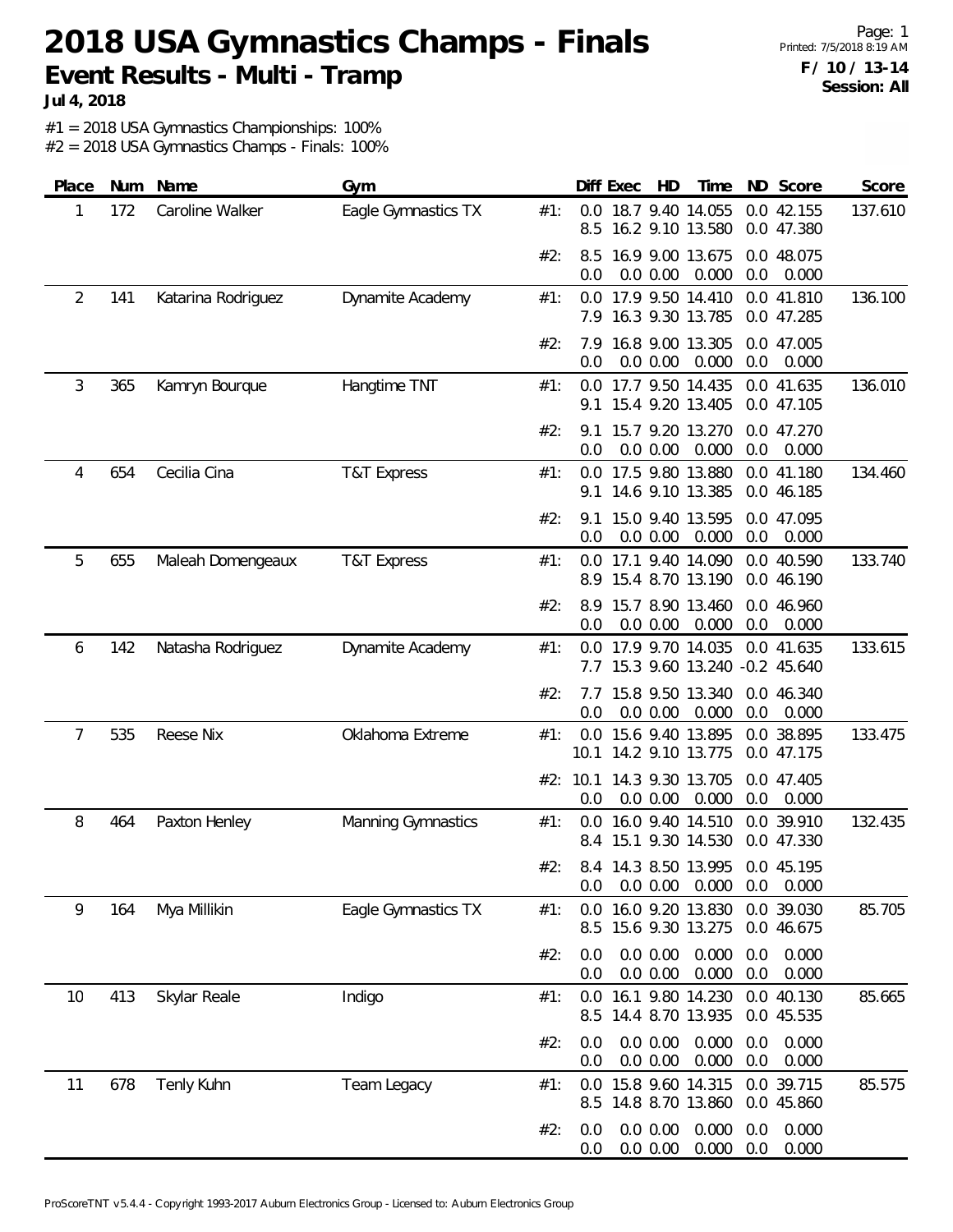**Jul 4, 2018**

#1 = 2018 USA Gymnastics Championships: 100%

| Place | Num | Name                  | Gym                      |     |                | Diff Exec | HD                      | Time                                              |            | ND Score                 | Score  |
|-------|-----|-----------------------|--------------------------|-----|----------------|-----------|-------------------------|---------------------------------------------------|------------|--------------------------|--------|
| 12    | 214 | Michelle Sherman      | <b>ETA</b>               | #1: | 8.6            |           |                         | 0.0 16.5 9.70 13.730<br>14.5 9.00 13.330          |            | 0.0 39.930<br>0.0 45.430 | 85.360 |
|       |     |                       |                          | #2: | 0.0<br>0.0     |           | 0.0 0.00<br>0.0 0.00    | 0.000<br>0.000                                    | 0.0<br>0.0 | 0.000<br>0.000           |        |
| 13    | 736 | Carris Coe            | Tumble Tech              | #1: | 9.6            |           |                         | 0.0 16.1 9.30 14.240<br>13.1 8.60 13.955          |            | 0.0 39.640<br>0.0 45.255 | 84.895 |
|       |     |                       |                          | #2: | 0.0<br>0.0     |           | 0.0 0.00<br>0.0 0.00    | 0.000<br>0.000                                    | 0.0<br>0.0 | 0.000<br>0.000           |        |
| 14    | 87  | <b>Brinn Durocher</b> | Aspire                   | #1: | 0.0<br>9.4     |           |                         | 14.5 9.40 14.280<br>12.8 9.10 13.930              |            | 0.0 38.180<br>0.0 45.230 | 83.410 |
|       |     |                       |                          | #2: | 0.0<br>0.0     |           | $0.0\ 0.00$<br>0.0 0.00 | 0.000<br>0.000                                    | 0.0<br>0.0 | 0.000<br>0.000           |        |
| 15    | 520 | Ryleigh McLaurin      | Novaks                   | #1: | 0.0<br>7.6     |           |                         | 16.8 9.40 13.985<br>12.7 8.90 13.275              |            | 0.0 40.185<br>0.0 42.475 | 82.660 |
|       |     |                       |                          | #2: | 0.0<br>0.0     |           | 0.0 0.00<br>0.0 0.00    | 0.000<br>0.000                                    | 0.0<br>0.0 | 0.000<br>0.000           |        |
| 16    | 319 | Kaci Haschke          | Gymagic                  | #1: | 0.0<br>7.8     |           |                         | 16.2 9.40 12.950<br>14.1 9.50 12.630              |            | 0.0 38.550<br>0.0 44.030 | 82.580 |
|       |     |                       |                          | #2: | 0.0<br>0.0     |           | 0.0 0.00<br>0.0 0.00    | 0.000<br>0.000                                    | 0.0<br>0.0 | 0.000<br>0.000           |        |
| 17    | 457 | Madison Zander        | Let It Shine             | #1: | 0.0<br>9.3     |           |                         | 15.8 8.70 12.420<br>12.9 9.00 13.380              |            | 0.0 36.920<br>0.0 44.580 | 81.500 |
|       |     |                       |                          | #2: | 0.0<br>0.0     |           | 0.0 0.00<br>0.0 0.00    | 0.000<br>0.000                                    | 0.0<br>0.0 | 0.000<br>0.000           |        |
| 18    | 194 | Alana Cushing         | <b>ETA</b>               | #1: | 0.0<br>8.4     |           |                         | 15.3 9.30 13.625<br>12.9 9.20 12.630              |            | 0.0 38.225<br>0.0 43.130 | 81.355 |
|       |     |                       |                          | #2: | 0.0<br>0.0     |           | $0.0\ 0.00$<br>0.0 0.00 | 0.000<br>0.000                                    | 0.0<br>0.0 | 0.000<br>0.000           |        |
| 19    | 25  | Kaitlyn Caswell       | Air Extreme              | #1: | 0.0<br>8.1     |           |                         | 16.3 9.00 13.780<br>13.3 8.40 12.315              |            | 0.0 39.080<br>0.0 42.115 | 81.195 |
|       |     |                       |                          | #2: | 0.0            |           | $0.0\, 0.00$            | $0.0$ $0.0$ $0.00$ $0.000$ $0.0$ $0.000$<br>0.000 | 0.0        | 0.000                    |        |
| 20    | 327 | Nia Zurita            | Gymagic                  | #1: |                |           |                         | 0.0 14.8 9.10 13.490<br>7.8 13.3 9.20 13.055      |            | 0.0 37.390<br>0.0 43.355 | 80.745 |
|       |     |                       |                          | #2: | 0.0<br>0.0     |           | 0.0 0.00<br>0.0 0.00    | 0.000<br>0.000                                    | 0.0<br>0.0 | 0.000<br>0.000           |        |
| 21    | 553 | Savanna Cecil         | <b>Premier Athletics</b> | #1: |                |           |                         | 0.0 15.1 9.30 12.900<br>7.5 13.7 9.20 12.740      |            | 0.0 37.300<br>0.0 43.140 | 80.440 |
|       |     |                       |                          | #2: | 0.0<br>0.0     |           | 0.0 0.00<br>0.0 0.00    | 0.000<br>0.000                                    | 0.0<br>0.0 | 0.000<br>0.000           |        |
| 22    | 633 | Elayna Bowe           | <b>Stars Gymnastics</b>  | #1: | 0.0            |           |                         | 14.9 9.00 12.895<br>7.3 13.6 8.90 12.820          |            | 0.0 36.795<br>0.0 42.620 | 79.415 |
|       |     |                       |                          | #2: | 0.0<br>$0.0\,$ |           | 0.0 0.00<br>0.0 0.00    | 0.000<br>0.000                                    | 0.0<br>0.0 | 0.000<br>0.000           |        |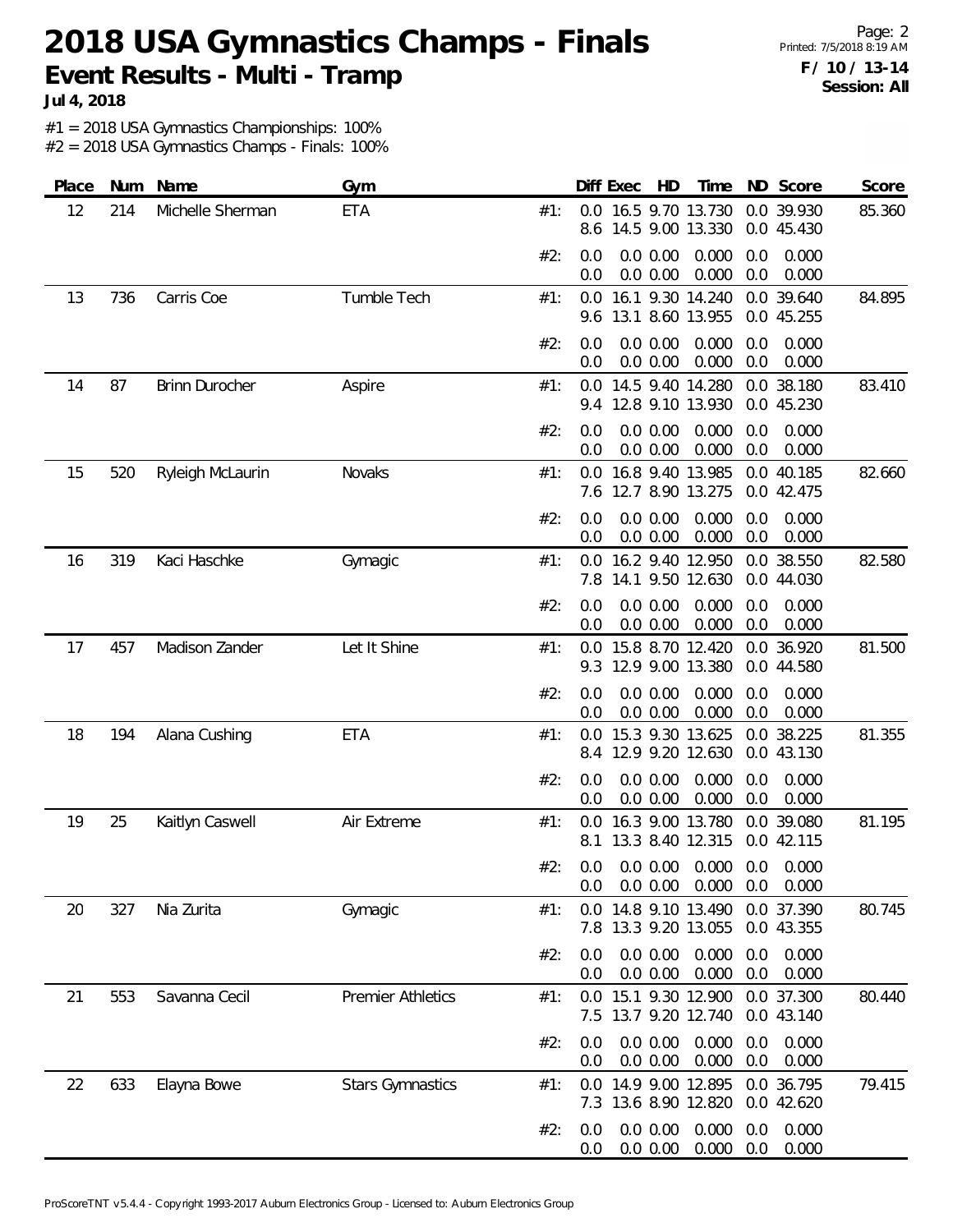Page: 3 Printed: 7/5/2018 8:19 AM **F / 10 / 13-14 Session: All**

**Jul 4, 2018**

#1 = 2018 USA Gymnastics Championships: 100%

| Place | Num | Name             | Gym                |     | HD<br>Time<br>ND Score<br>Score<br>Diff Exec                                              |
|-------|-----|------------------|--------------------|-----|-------------------------------------------------------------------------------------------|
| 23    | 454 | Olivia Lanham    | Let It Shine       | #1: | 13.6 9.20 13.340<br>0.0 36.140<br>79.010<br>0.0<br>12.6 8.50 13.470<br>0.0 42.870<br>8.3  |
|       |     |                  |                    | #2: | 0.0<br>0.0 0.00<br>0.000<br>0.000<br>0.0<br>0.0 0.00<br>0.000<br>0.000<br>0.0<br>0.0      |
| 24    | 482 | Joney Servantes  | Millers Gymnastics | #1: | 0.0 37.965<br>78.540<br>15.4 9.40 13.165<br>0.0<br>13.3 9.30 10.875<br>0.0 40.575<br>7.1  |
|       |     |                  |                    | #2: | 0.0 0.00<br>0.000<br>0.000<br>0.0<br>0.0<br>0.0<br>$0.0\ 0.00$<br>0.000<br>0.0<br>0.000   |
| 25    | 292 | Alexandra Hoeler | Garden State       | #1: | 15.3 9.70 13.120<br>0.0 38.120<br>0.0<br>77.955<br>13.3 9.40 13.135 -2.0 39.835<br>6.0    |
|       |     |                  |                    | #2: | 0.0 0.00<br>0.0<br>0.000<br>0.0<br>0.000<br>0.000<br>0.0<br>0.0 0.00<br>0.0<br>0.000      |
| 26    | 311 | Katherine Hughes | <b>GKSC</b>        | #1: | 13.3 9.50 12.315<br>0.0 35.115<br>75.715<br>0.0<br>12.0 8.70 12.200<br>7.7<br>0.0 40.600  |
|       |     |                  |                    | #2: | 0.0 0.00<br>0.000<br>0.0<br>0.000<br>0.0<br>0.0<br>0.0 0.00<br>0.000<br>0.0<br>0.000      |
| 27    | 247 | Grace Harder     | Flip Force NC      | #1: | 14.9 9.40 12.650<br>0.0 36.950<br>75.255<br>0.0<br>12.1 8.00 11.605<br>0.0 38.305<br>6.6  |
|       |     |                  |                    | #2: | 0.0<br>0.0 0.00<br>0.000<br>0.000<br>0.0<br>0.0<br>0.0 0.00<br>0.000<br>0.0<br>0.000      |
| 28    | 326 | Abigail Wentz    | Gymagic            | #1: | 70.210<br>16.4 9.50 13.260<br>0.0 39.160<br>0.0<br>9.9 6.10<br>8.950<br>0.0 31.050<br>6.1 |
|       |     |                  |                    | #2: | 0.0 0.00<br>0.000<br>0.000<br>0.0<br>0.0<br>0.000<br>0.0<br>0.0 0.00<br>0.0<br>0.000      |
| 29    | 539 | Maya Billingslea | Opelika T & T      | #1: | 13.9 9.30 10.945 -2.0 32.145<br>0.0<br>54.465<br>6.9 4.50<br>7.020 -0.2 22.320<br>4.1     |
|       |     |                  |                    | #2: | 0.0<br>0.0 0.00<br>0.000<br>0.0<br>0.000<br>0.0<br>0.0 0.00<br>0.000<br>0.0<br>0.000      |
| 30    | 769 | Rachel Holland   | W TX TNT EXPLOSION | #1: | 15.4 9.00 12.520<br>0.0 36.920<br>50.385<br>0.0<br>3.7 2.90<br>3.865<br>0.0 13.465<br>3.0 |
|       |     |                  |                    | #2: | 0.0 0.00<br>0.000<br>0.0<br>0.0<br>0.000<br>0.0<br>0.0 0.00<br>0.000<br>0.0<br>0.000      |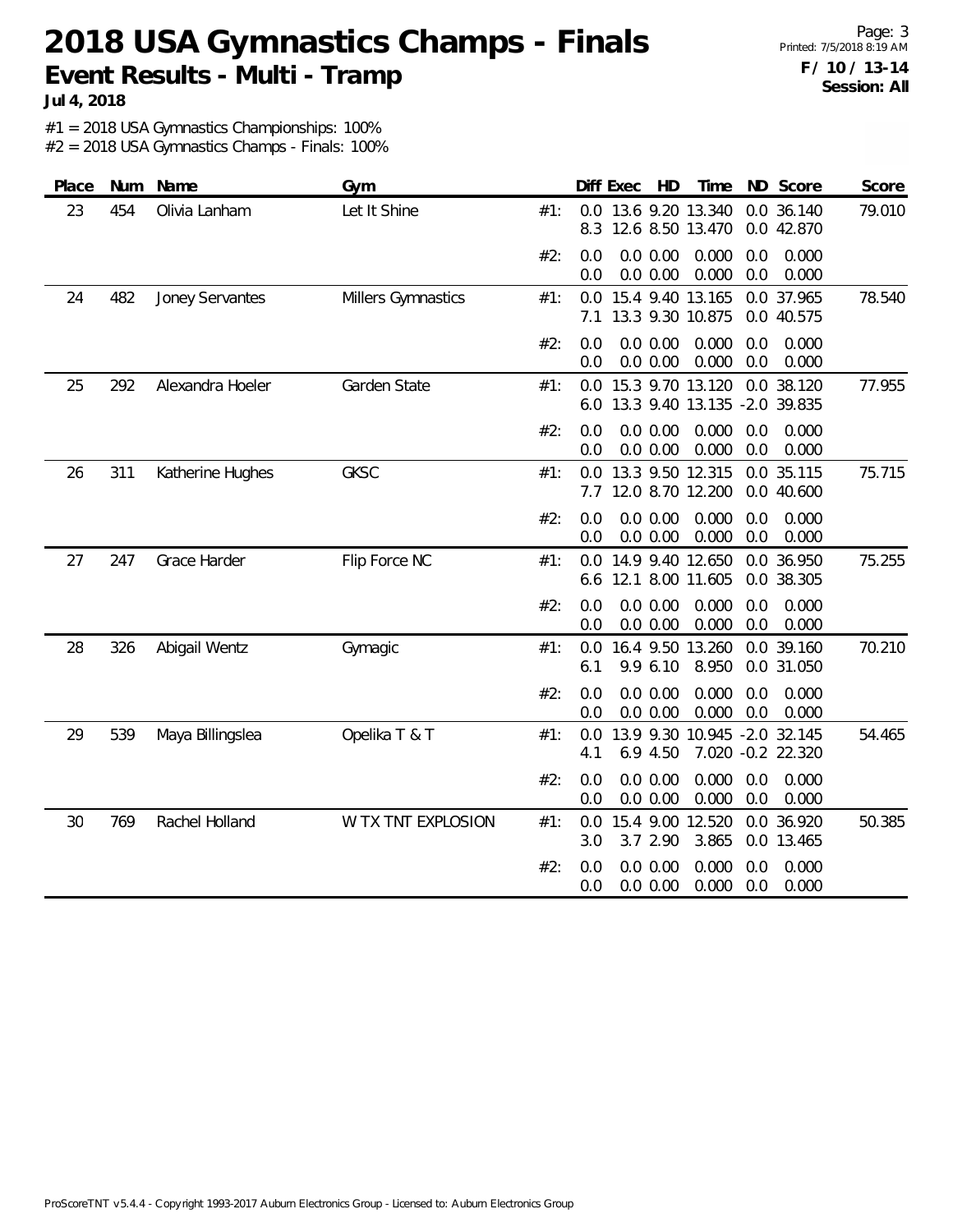Page: 1 Printed: 7/5/2018 9:04 AM **M / 10 / 13-14 Session: All**

**Jul 4, 2018**

#1 = 2018 USA Gymnastics Championships: 100%

| Place | Num | Name             | Gym                        |     | Time<br>ND Score<br>Score<br>Diff Exec<br>HD                                              |
|-------|-----|------------------|----------------------------|-----|-------------------------------------------------------------------------------------------|
| 1     | 832 | Kieran Roos      | Xtreme                     | #1: | 0.0 17.8 9.40 14.240<br>0.0 41.440<br>135.585<br>15.1 9.10 13.925<br>8.9<br>0.0 47.025    |
|       |     |                  |                            | #2: | 8.9 15.2 9.20 13.820<br>0.0 47.120<br>0.0 0.00<br>0.000<br>0.0<br>0.0<br>0.000            |
| 2     | 746 | Gage Sieren      | Twist and Shout            | #1: | 0.0 16.2 9.00 14.925<br>0.0 40.125<br>133.625<br>9.8 13.7 9.30 14.120<br>0.0 46.920       |
|       |     |                  |                            | #2: | 14.7 8.70 13.380<br>0.0 46.580<br>9.8<br>0.0 0.00<br>0.000<br>0.0<br>0.000<br>0.0         |
| 3     | 541 | Ryan Diez        | Park Avenue Gym            | #1: | 133.185<br>0.0 15.7 9.40 14.690 0.0 39.790<br>13.0 8.90 14.365<br>8.5<br>0.0 44.765       |
|       |     |                  |                            | #2: | 15.9 9.40 14.830<br>0.0 48.630<br>8.5<br>0.0 0.00<br>0.000<br>0.0<br>0.000<br>0.0         |
| 4     | 645 | Eli Lubell       | <b>STRM</b>                | #1: | 131.160<br>0.0 15.8 9.30 13.815<br>0.0 38.915<br>14.3 8.90 13.820<br>0.0 46.520<br>9.5    |
|       |     |                  |                            | #2: | 14.2 8.30 13.725<br>0.0 45.725<br>9.5<br>0.0 0.00<br>0.000<br>0.0<br>0.000<br>0.0         |
| 5     | 822 | Andy Betz        | <b>Xtreme</b>              | #1: | 16.3 9.40 14.140<br>0.0 39.840<br>130.705<br>0.0<br>8.8 14.3 9.50 13.795<br>0.0 46.395    |
|       |     |                  |                            | #2: | 15.0 8.70 13.170<br>0.0 44.470<br>7.6<br>0.000<br>0.0<br>0.0 0.00<br>0.0<br>0.000         |
| 6     | 421 | Cristian Aguirre | <b>Integrity Athletics</b> | #1: | 0.0 14.7 9.70 14.631<br>0.0 39.031<br>130.191<br>13.7 9.20 13.990<br>0.0 45.390<br>8.5    |
|       |     |                  |                            | #2: | 14.6 8.70 13.970<br>8.5<br>0.0 45.770<br>0.0<br>0.0 0.00<br>0.000<br>0.0<br>0.000         |
| 7     | 823 | Syler Buck       | Xtreme                     | #1: | 17.3 9.30 15.225<br>114.005<br>0.0 41.825<br>0.0<br>14.6 8.90 14.735<br>0.0 47.535<br>9.3 |
|       |     |                  |                            | #2: | 7.8 4.20<br>7.445<br>0.0 24.645<br>5.2<br>0.0 0.00<br>0.000<br>0.0<br>0.0<br>0.000        |
| 8     | 647 | Joshua Bly       | Suncoast TNT               | #1: | 15.9 9.20 14.340<br>0.0 39.440<br>90.695<br>0.0<br>8.5 14.7 9.20 14.540<br>0.0 46.940     |
|       |     |                  |                            | #2∶ | 1.3 1.4 0.08 1.535 0.0 4.315<br>$0.0$ $0.00$ $0.000$ $0.0$<br>0.000<br>0.0                |
| 9     | 469 | Aidan Blaze      | Midwest Training           | #1: | 0.0 15.410.00 13.330 0.0 38.730<br>84.110<br>8.7 14.3 9.20 13.380 -0.2 45.380             |
|       |     |                  |                            | #2: | 0.0 0.00<br>$0.000 \quad 0.0$<br>0.000<br>0.0<br>0.0 0.00<br>0.000<br>0.0<br>0.0<br>0.000 |
| 10    | 778 | Cub Chivington   | Wasatch                    | #1: | 0.0 15.2 9.90 13.760<br>0.0 38.860<br>84.045<br>9.1 13.8 8.80 13.485<br>0.0 45.185        |
|       |     |                  |                            | #2: | 0.0 0.00<br>0.000<br>0.000<br>0.0<br>0.0<br>0.0 0.00<br>0.000<br>0.0<br>0.000<br>0.0      |
| 11    | 275 | Caleb Cypher     | For the Kidz               | #1: | 14.2 9.50 13.835<br>0.0 37.535<br>82.455<br>0.0<br>8.5 13.5 9.30 13.620<br>0.0 44.920     |
|       |     |                  |                            | #2: | 0.0 0.00<br>0.000<br>0.000<br>0.0<br>0.0<br>$0.000 \quad 0.0$<br>0.0 0.00<br>0.000<br>0.0 |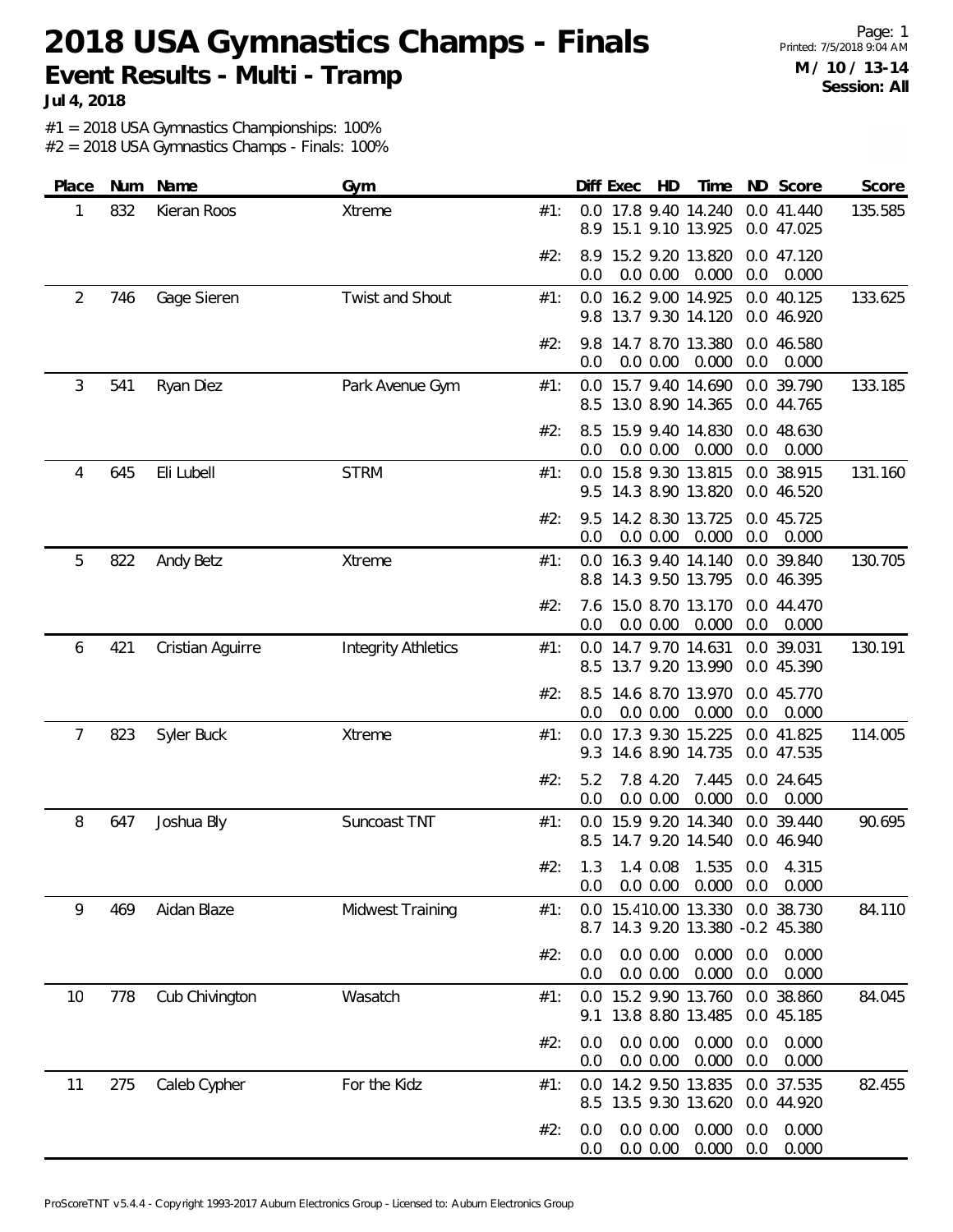Page: 2 Printed: 7/5/2018 9:04 AM **M / 10 / 13-14 Session: All**

**Jul 4, 2018**

#1 = 2018 USA Gymnastics Championships: 100%

| Place | <b>Num</b> | Name            | Gym                 |     | Diff Exec  |                       | HD | Time                                 |            | ND Score                 | Score  |
|-------|------------|-----------------|---------------------|-----|------------|-----------------------|----|--------------------------------------|------------|--------------------------|--------|
| 12    | 329        | Alex Fu         | Gymfinity           | #1: | 0.0<br>7.6 |                       |    | 15.4 9.70 13.715<br>13.9 8.50 13.360 |            | 0.0 38.815<br>0.0 43.360 | 82.175 |
|       |            |                 |                     | #2: | 0.0<br>0.0 | 0.0 0.00<br>0.0 0.00  |    | 0.000<br>0.000                       | 0.0<br>0.0 | 0.000<br>0.000           |        |
| 13    | 354        | Rory O'Neil     | <b>Gypsy Flyers</b> | #1: | 0.0<br>8.3 |                       |    | 14.7 9.70 13.755<br>12.2 8.70 13.830 |            | 0.0 38.155<br>0.0 43.030 | 81.185 |
|       |            |                 |                     | #2: | 0.0<br>0.0 | 0.0 0.00<br>0.0 0.00  |    | 0.000<br>0.000                       | 0.0<br>0.0 | 0.000<br>0.000           |        |
| 14    | 145        | Alexander Cole  | Dynamite Gymnastics | #1: | 0.0<br>8.2 |                       |    | 14.3 9.40 12.700<br>14.3 9.50 12.740 |            | 0.0 36.400<br>0.0 44.740 | 81.140 |
|       |            |                 |                     | #2: | 0.0<br>0.0 | 0.0 0.00<br>0.0 0.00  |    | 0.000<br>0.000                       | 0.0<br>0.0 | 0.000<br>0.000           |        |
| 15    | 614        | Dylan Gharbaoui | So Cal TTC          | #1: | 0.0<br>9.5 | 14.1 9.10             |    | 12.480<br>12.9 9.20 12.415           | 0.0        | 35.680<br>0.0 44.015     | 79.695 |
|       |            |                 |                     | #2: | 0.0<br>0.0 | 0.0 0.00<br>0.0 0.00  |    | 0.000<br>0.000                       | 0.0<br>0.0 | 0.000<br>0.000           |        |
| 16    | 768        | Nate Swanepoel  | Vargas Academy      | #1: | 0.0<br>6.5 | 7.3 4.90              |    | 16.1 9.60 13.085<br>8.170            |            | 0.0 38.785<br>0.0 26.870 | 65.655 |
|       |            |                 |                     | #2: | 0.0<br>0.0 | 0.0 0.00<br>0.0 0.00  |    | 0.000<br>0.000                       | 0.0<br>0.0 | 0.000<br>0.000           |        |
| 17    | 801        | Rowan Deakin    | World Elite         | #1: | 0.0<br>1.3 | 17.1 9.20<br>1.4 1.00 |    | 13.140<br>1.385                      | 0.0<br>0.0 | 39.440<br>5.085          | 44.525 |
|       |            |                 |                     | #2: | 0.0<br>0.0 | 0.0 0.00<br>0.0 0.00  |    | 0.000<br>0.000                       | 0.0<br>0.0 | 0.000<br>0.000           |        |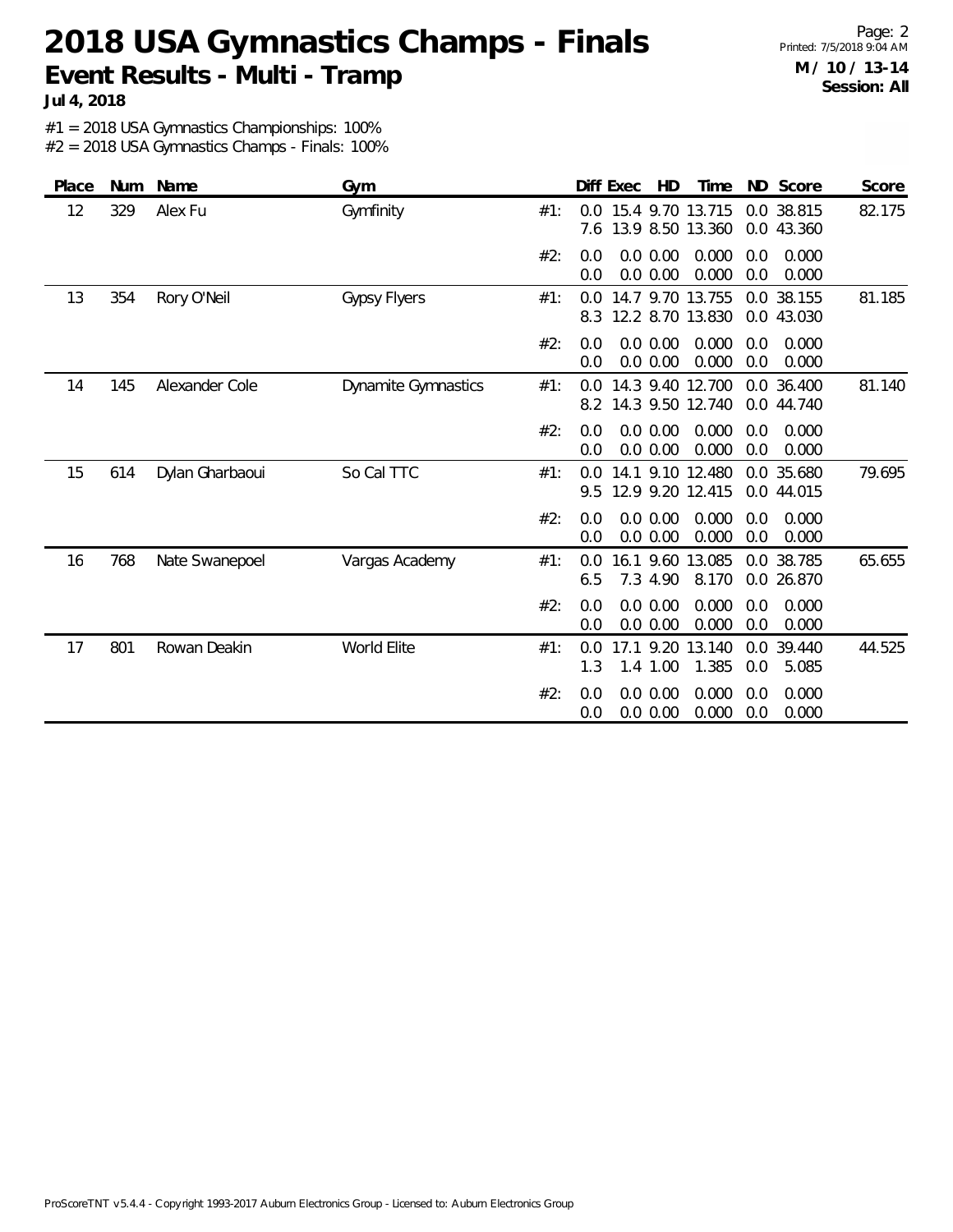Page: 1 Printed: 7/5/2018 9:04 AM **F / 10 / 15+ Session: All**

**Jul 4, 2018**

#1 = 2018 USA Gymnastics Championships: 100%

| Place | Num | Name                 | Gym                        |     | Diff Exec<br>HD<br>Time<br>ND Score<br>Score                                              |
|-------|-----|----------------------|----------------------------|-----|-------------------------------------------------------------------------------------------|
| 1     | 418 | Katherine Omo-Osagie | Infinite Bounds            | #1: | 17.3 9.00 15.355<br>0.0 41.655<br>138.036<br>0.0<br>16.1 9.10 14.101<br>8.5<br>0.0 47.801 |
|       |     |                      |                            | #2: | 15.9 9.20 14.980<br>0.0 48.580<br>8.5<br>0.000<br>0.0 0.00<br>0.0<br>0.000<br>0.0         |
| 2     | 203 | Paige Loh            | ETA                        | #1: | 17.1 9.60 14.880<br>0.0 41.580<br>0.0<br>137.730<br>8.9 16.2 9.40 14.235<br>0.0 48.735    |
|       |     |                      |                            | #2: | 16.5 8.70 13.915<br>0.0 47.415<br>8.3<br>0.000<br>0.0<br>0.0 0.00<br>0.0<br>0.000         |
| 3     | 744 | Rebecca Kalafatis    | Twist and Shout            | #1: | 0.0 17.3 9.90 14.590<br>0.0 41.790<br>134.535<br>15.3 9.00 13.675<br>8.9<br>0.0 46.875    |
|       |     |                      |                            | #2: | 15.1 8.50 13.370<br>0.0 45.870<br>8.9<br>0.0<br>0.0 0.00<br>0.000<br>0.0<br>0.000         |
| 4     | 559 | Tia Taylor           | <b>Premier Athletics</b>   | #1: | 0.0 15.9 9.60 13.850<br>134.095<br>0.0 39.350<br>16.1 9.60 14.070<br>0.0 48.070<br>8.3    |
|       |     |                      |                            | #2: | 15.9 8.90 13.575<br>0.0 46.675<br>8.3<br>0.000<br>0.0 0.00<br>0.0<br>0.000<br>0.0         |
| 5     | 586 | <b>Betty Reed</b>    | <b>SGA Ballard</b>         | #1: | 15.9 9.20 14.695<br>0.0 39.795<br>0.0<br>133.730<br>14.9 9.50 14.280<br>8.5<br>0.0 47.180 |
|       |     |                      |                            | #2: | 14.9 9.00 14.355<br>0.0 46.755<br>8.5<br>0.0<br>0.0 0.00<br>0.000<br>0.0<br>0.000         |
| 6     | 752 | Elli Harris          | <b>Ultimate Air</b>        | #1: | 16.7 9.50 14.775<br>0.0 40.975<br>133.385<br>0.0<br>8.2 14.2 9.10 14.880<br>0.0 46.380    |
|       |     |                      |                            | #2: | 8.2 14.0 9.30 14.530<br>0.0 46.030<br>0.0<br>0.0 0.00<br>0.000<br>0.0<br>0.000            |
| 7     | 225 | Macie Bledzki        | <b>Fairland Gymnastics</b> | #1: | 17.1 9.70 14.030<br>0.0 40.830<br>121.990<br>0.0<br>15.5 9.10 14.075<br>0.0 47.275<br>8.6 |
|       |     |                      |                            | #2: | 11.4 6.40<br>9.685<br>0.0 33.885<br>6.4<br>0.000<br>0.0 0.00<br>0.0<br>0.000<br>0.0       |
| 8     | 667 | Niah Johnson         | <b>TAG USA</b>             | #1: | 16.8 9.50 13.930<br>0.0 40.230<br>98.290<br>0.0<br>15.9 9.10 14.465<br>0.0 47.565<br>8.1  |
|       |     |                      |                            | #2: | 2.3 3.4 1.90 2.895 0.0 10.495<br>0.000<br>0.0 0.00<br>0.0<br>0.000<br>0.0                 |
| 9     | 759 | Ansley Tobin         | <b>Ultimate Air</b>        | #1: | 0.0 15.4 9.20 15.005<br>0.0 39.605<br>86.515<br>9.0 15.4 8.40 14.110<br>0.0 46.910        |
|       |     |                      |                            | #2: | 0.0 0.00<br>0.000<br>0.000<br>0.0<br>0.0<br>0.000<br>0.0 0.00<br>0.000<br>0.0<br>0.0      |
| 10    | 40  | Emma Straker         | Air Sports                 | #1: | 17.0 9.50 13.990<br>0.0 40.490<br>86.425<br>0.0<br>15.9 8.60 13.335<br>0.0 45.935<br>8.1  |
|       |     |                      |                            | #2: | 0.0 0.00<br>0.000<br>0.000<br>0.0<br>0.0<br>0.000<br>0.000<br>0.0 0.00<br>0.0<br>0.0      |
| 11    | 721 | Anjali Clark         | Tornado Sport Club         | #1: | 86.225<br>0.0 17.2 9.10 13.760<br>0.0 40.060<br>15.1 9.00 13.565<br>8.5<br>0.0 46.165     |
|       |     |                      |                            | #2: | 0.0 0.00<br>0.000<br>0.000<br>0.0<br>0.0<br>0.000<br>0.000<br>0.0 0.00<br>0.0<br>0.0      |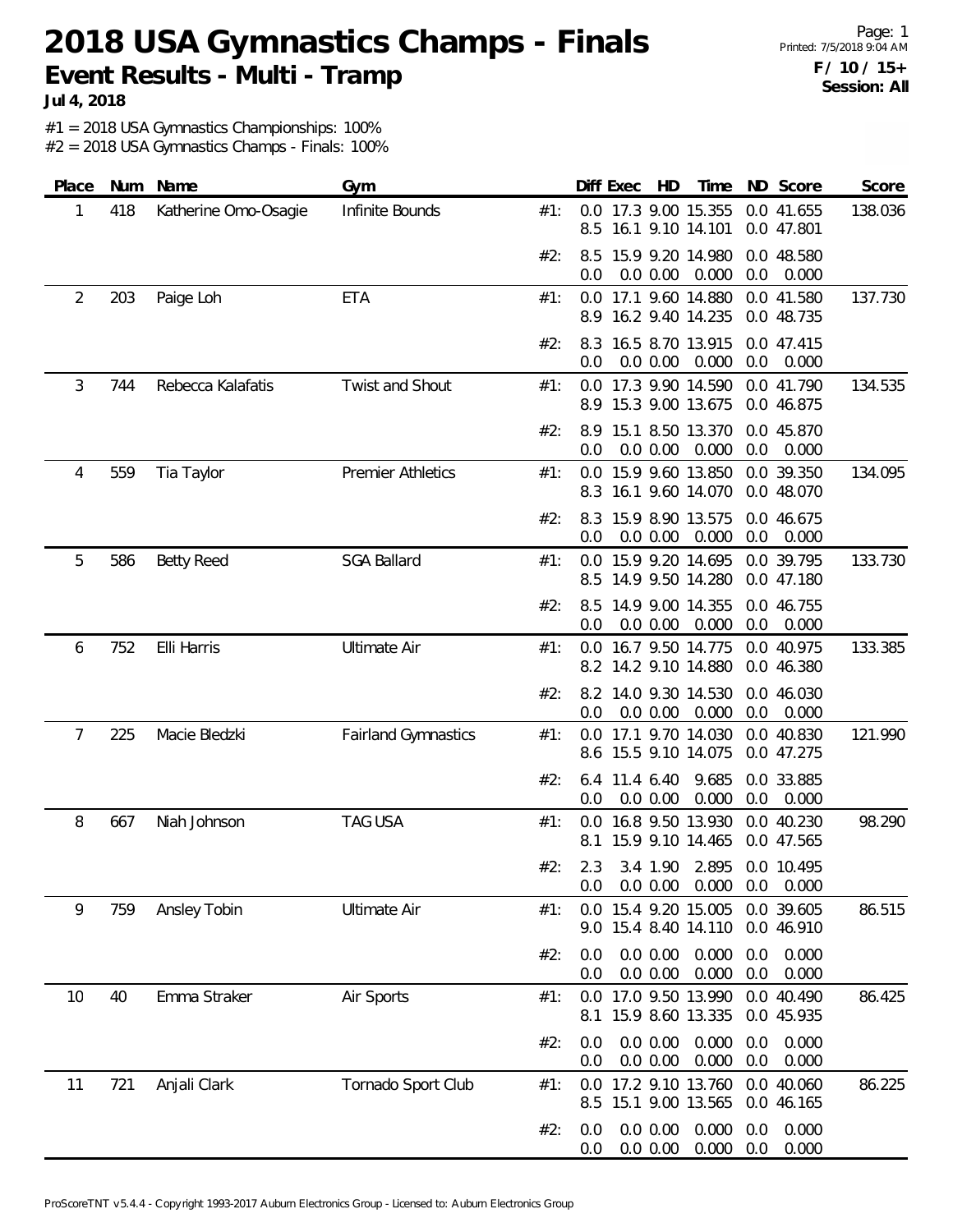**Jul 4, 2018**

#1 = 2018 USA Gymnastics Championships: 100%

| Place | Num | Name            | Gym                      |     | Diff Exec<br>HD<br>ND Score<br>Score<br>Time                                                |
|-------|-----|-----------------|--------------------------|-----|---------------------------------------------------------------------------------------------|
| 12    | 828 | Summer Koogler  | Xtreme                   | #1: | 0.0 17.4 9.80 13.810<br>0.0 41.010<br>85.915<br>14.1 9.20 13.105<br>8.5<br>0.0 44.905       |
|       |     |                 |                          | #2: | 0.0<br>0.0 0.00<br>0.000<br>0.0<br>0.000<br>0.000<br>0.0<br>0.0 0.00<br>0.0<br>0.000        |
| 13    | 349 | Brenna Busch    | <b>Gypsy Flyers</b>      | #1: | 0.0 16.7 9.50 13.320<br>0.0 39.520<br>85.595<br>14.6 9.00 13.775<br>8.7<br>0.0 46.075       |
|       |     |                 |                          | #2: | 0.0 0.00<br>0.000<br>0.000<br>0.0<br>0.0<br>0.0 0.00<br>0.000<br>0.0<br>0.000<br>0.0        |
| 14    | 592 | Kassidy Gardner | <b>SGT</b>               | #1: | 17.1 9.50 13.700<br>0.0 40.300<br>0.0<br>84.590<br>14.3 9.10 13.890<br>0.0 44.290<br>7.0    |
|       |     |                 |                          | #2: | 0.000<br>0.000<br>0.0 0.00<br>0.0<br>0.0<br>0.0 0.00<br>0.000<br>0.0<br>0.000<br>0.0        |
| 15    | 394 | Rosa Mazzuca    | <b>High Energy</b>       | #1: | 15.6 9.20 13.475<br>0.0 38.275<br>84.120<br>0.0<br>15.0 8.90 13.445<br>0.0 45.845<br>8.5    |
|       |     |                 |                          | #2: | 0.0<br>0.0 0.00<br>0.000<br>0.0<br>0.000<br>0.0 0.00<br>0.000<br>0.000<br>0.0<br>0.0        |
| 16    | 50  | Cecelia Bernard | Airborne Colorado        | #1: | 16.5 9.10 13.565<br>0.0 39.165<br>83.955<br>0.0<br>13.7 9.20 13.390<br>8.5<br>0.0 44.790    |
|       |     |                 |                          | #2: | 0.0 0.00<br>0.0<br>0.000<br>0.0<br>0.000<br>0.0 0.00<br>0.000<br>0.0<br>0.000<br>0.0        |
| 17    | 675 | Mikaela Hunter  | Team Legacy              | #1: | 83.775<br>17.0 9.40 13.490<br>0.0<br>39.890<br>0.0<br>13.2 9.20 13.585<br>7.9<br>0.0 43.885 |
|       |     |                 |                          | #2: | 0.0 0.00<br>0.000<br>0.000<br>0.0<br>0.0<br>0.000<br>0.000<br>0.0 0.00<br>0.0<br>0.0        |
| 18    | 125 | Karsen Barley   | <b>Dulles Gymnastics</b> | #1: | 0.0 38.770<br>15.7 9.50 13.570<br>83.655<br>0.0<br>13.1 9.60 13.085<br>0.0 44.885<br>9.1    |
|       |     |                 |                          | #2: | 0.0 0.00<br>0.000<br>0.0<br>0.000<br>0.0<br>0.0 0.00<br>0.000<br>0.0<br>0.000<br>0.0        |
| 19    | 43  | Caidyn Garrett  | Airbenders               | #1: | 16.2 9.50 13.500<br>0.0 39.200<br>83.590<br>0.0<br>7.9 13.8 9.20 13.490<br>0.0 44.390       |
|       |     |                 |                          | #2: | $0.0$ $0.0$ $0.00$ $0.000$ $0.0$ $0.000$<br>$0.0$ $0.00$ $0.000$ $0.0$<br>0.000<br>0.0      |
| 20    | 603 | Elise Kinyanjui | <b>Silver Stars</b>      | #1: | 0.0 15.0 9.00 13.915 0.0 37.915<br>83.415<br>8.2 14.6 8.50 14.200<br>0.0 45.500             |
|       |     |                 |                          | #2: | 0.0 0.00<br>0.000<br>0.000<br>0.0<br>0.0<br>0.000<br>0.0 0.00<br>0.0<br>0.000<br>0.0        |
| 21    | 485 | Jenna Clark     | <b>MJM Studios</b>       | #1: | 83.270<br>0.0 16.9 8.80 13.705<br>0.0 39.405<br>8.5 13.7 8.60 13.065<br>0.0 43.865          |
|       |     |                 |                          | #2: | 0.0 0.00<br>0.000<br>0.000<br>0.0<br>0.0<br>0.000<br>0.0 0.00<br>0.0<br>0.000<br>0.0        |
| 22    | 51  | Ella Born       | Airborne Colorado        | #1: | 16.6 9.20 13.320<br>0.0 39.120<br>83.236<br>0.0<br>7.8 14.5 9.10 12.716<br>0.0 44.116       |
|       |     |                 |                          | #2: | 0.000<br>0.0 0.00<br>0.000<br>0.0<br>0.0<br>0.000<br>0.000<br>0.0 0.00<br>0.0<br>0.0        |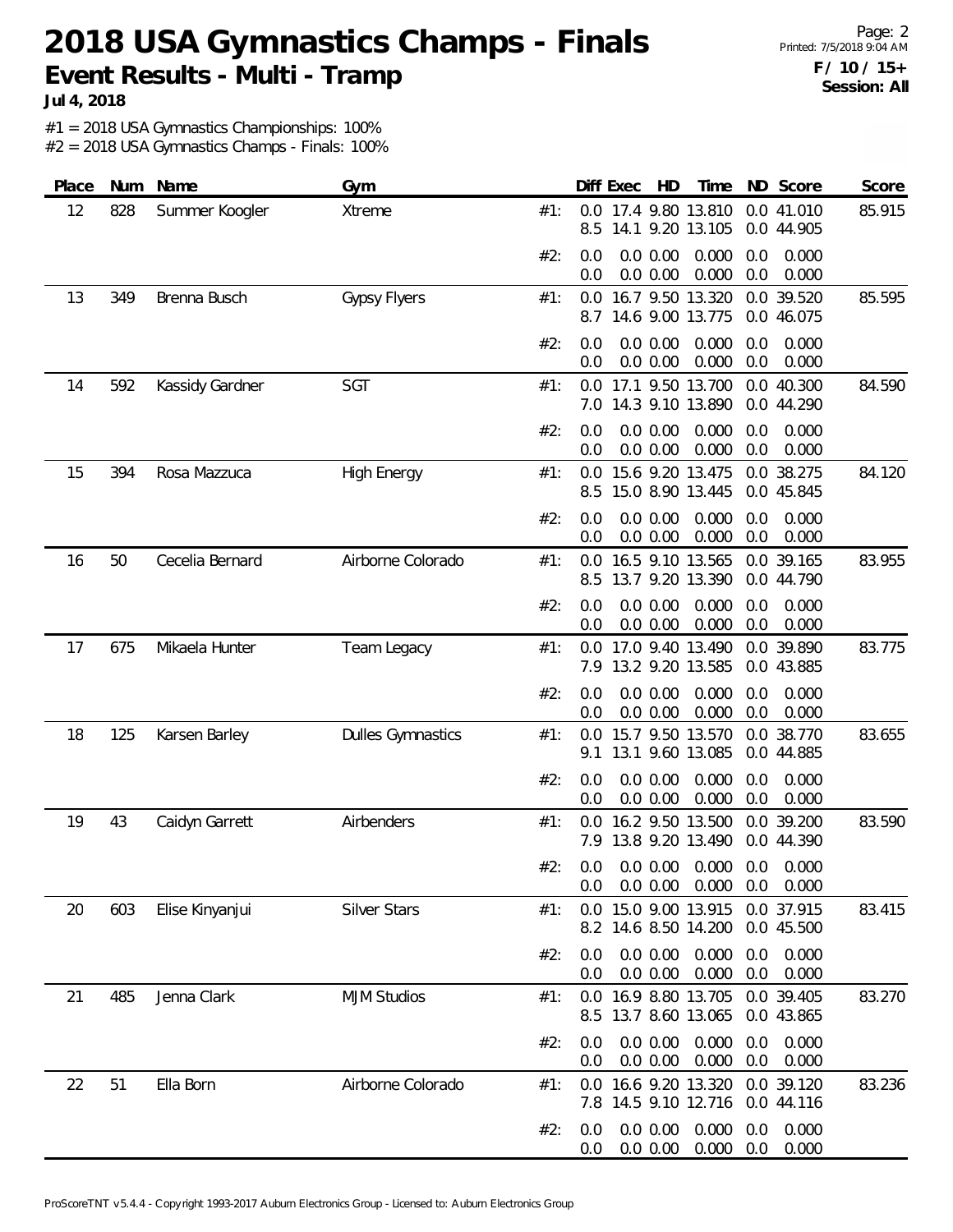Page: 3 Printed: 7/5/2018 9:04 AM **F / 10 / 15+ Session: All**

**Jul 4, 2018**

#1 = 2018 USA Gymnastics Championships: 100%

| Place | Num | Name               | Gym                      |     |            | Diff Exec | HD                   | Time                                              |            | ND Score                 | Score  |
|-------|-----|--------------------|--------------------------|-----|------------|-----------|----------------------|---------------------------------------------------|------------|--------------------------|--------|
| 23    | 486 | Mary DesJardins    | <b>MJM Studios</b>       | #1: | 0.0<br>8.8 |           |                      | 15.0 8.80 13.840<br>14.1 8.70 13.750              |            | 0.0 37.640<br>0.0 45.350 | 82.990 |
|       |     |                    |                          | #2: | 0.0<br>0.0 |           | 0.0 0.00<br>0.0 0.00 | 0.000<br>0.000                                    | 0.0<br>0.0 | 0.000<br>0.000           |        |
| 24    | 708 | Helena Perez-Stark | The Palaestra            | #1: | 0.0<br>8.3 |           |                      | 16.1 9.10 13.350<br>13.9 9.20 12.790              |            | 0.0 38.550<br>0.0 44.190 | 82.740 |
|       |     |                    |                          | #2: | 0.0<br>0.0 |           | 0.0 0.00<br>0.0 0.00 | 0.000<br>0.000                                    | 0.0<br>0.0 | 0.000<br>0.000           |        |
| 25    | 32  | Brysann Vaughn     | Air Extreme              | #1: | 0.0<br>7.6 |           |                      | 16.4 9.20 13.330<br>14.2 8.70 13.244              |            | 0.0 38.930<br>0.0 43.744 | 82.674 |
|       |     |                    |                          | #2: | 0.0<br>0.0 |           | 0.0 0.00<br>0.0 0.00 | 0.000<br>0.000                                    | 0.0<br>0.0 | 0.000<br>0.000           |        |
| 26    | 353 | Gloriana O'Neil    | <b>Gypsy Flyers</b>      | #1: | 0.0<br>7.6 |           |                      | 16.1 9.40 12.780<br>14.7 8.90 12.940              |            | 0.0 38.280<br>0.0 44.140 | 82.420 |
|       |     |                    |                          | #2: | 0.0<br>0.0 |           | 0.0 0.00<br>0.0 0.00 | 0.000<br>0.000                                    | 0.0<br>0.0 | 0.000<br>0.000           |        |
| 27    | 550 | Ayanna Albright    | <b>Premier Athletics</b> | #1: | 0.0        |           |                      | 15.6 9.30 12.790<br>7.6 14.9 9.30 12.835          |            | 0.0 37.690<br>0.0 44.635 | 82.325 |
|       |     |                    |                          | #2: | 0.0<br>0.0 |           | 0.0 0.00<br>0.0 0.00 | 0.000<br>0.000                                    | 0.0<br>0.0 | 0.000<br>0.000           |        |
| 28    | 593 | Caroline Hudson    | SGT                      | #1: | 0.0<br>8.2 |           |                      | 15.9 9.30 13.195<br>13.3 9.50 12.900              |            | 0.0 38.395<br>0.0 43.900 | 82.295 |
|       |     |                    |                          | #2: | 0.0<br>0.0 |           | 0.0 0.00<br>0.0 0.00 | 0.000<br>0.000                                    | 0.0<br>0.0 | 0.000<br>0.000           |        |
| 29    | 802 | Daisy Dick         | World Elite              | #1: | 0.0        |           |                      | 15.8 9.20 12.760<br>7.2 14.5 9.20 13.605          |            | 0.0 37.760<br>0.0 44.505 | 82.265 |
|       |     |                    |                          | #2: | 0.0<br>0.0 |           | 0.0 0.00<br>0.0 0.00 | 0.000<br>0.000                                    | 0.0<br>0.0 | 0.000<br>0.000           |        |
| 30    | 725 | Alex Holland       | Tornado Sport Club       | #1: | 0.0        |           |                      | 16.4 9.70 12.906<br>6.9 14.2 9.40 12.620          |            | 0.0 39.006<br>0.0 43.120 | 82.126 |
|       |     |                    |                          | #2: | 0.0        |           | 0.0 0.00             | $0.0$ $0.0$ $0.00$ $0.000$ $0.0$ $0.000$<br>0.000 | 0.0        | 0.000                    |        |
| 31    | 435 | Amanda Binger      | KC Trampoline Club       | #1: | 7.1        |           |                      | 0.0 14.4 9.30 12.990<br>13.4 9.10 14.866          |            | 0.0 36.690<br>0.0 44.466 | 81.156 |
|       |     |                    |                          | #2: | 0.0<br>0.0 |           | 0.0 0.00<br>0.0 0.00 | 0.000<br>0.000                                    | 0.0<br>0.0 | 0.000<br>0.000           |        |
| 32    | 441 | Sierra Beck        | Kris Power Tumbling      | #1: |            |           |                      | 0.0 15.3 8.80 13.165<br>7.4 14.3 9.00 12.477      |            | 0.0 37.265<br>0.0 43.177 | 80.442 |
|       |     |                    |                          | #2: | 0.0<br>0.0 |           | 0.0 0.00<br>0.0 0.00 | 0.000<br>0.000                                    | 0.0<br>0.0 | 0.000<br>0.000           |        |
| 33    | 704 | Mariah Dailey      | The Edge                 | #1: |            |           |                      | 0.0 15.7 9.30 13.065<br>7.0 12.9 9.40 12.545      |            | 0.0 38.065<br>0.0 41.845 | 79.910 |
|       |     |                    |                          | #2: | 0.0<br>0.0 |           | 0.0 0.00<br>0.0 0.00 | 0.000<br>0.000                                    | 0.0<br>0.0 | 0.000<br>0.000           |        |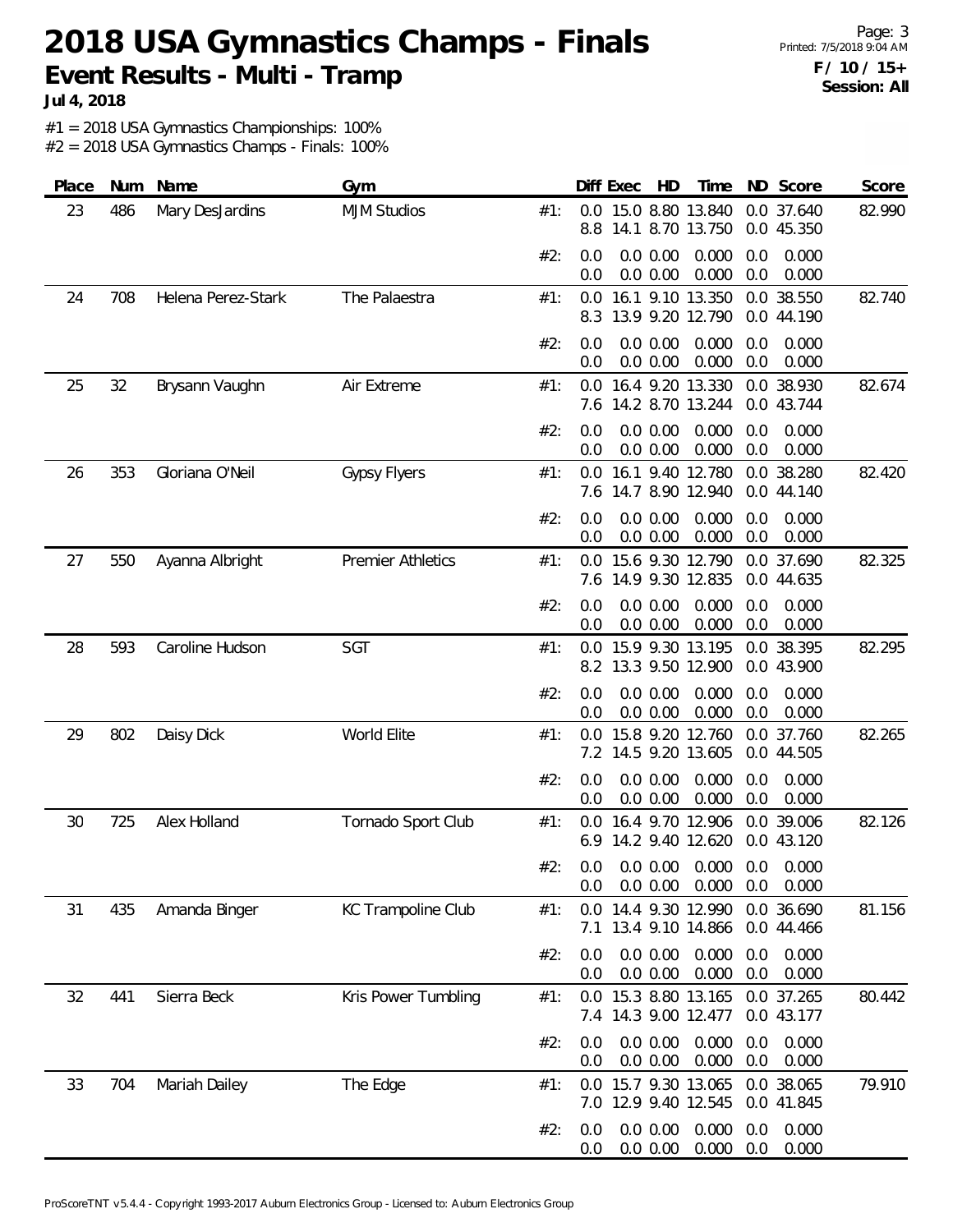Page: 4 Printed: 7/5/2018 9:04 AM **F / 10 / 15+ Session: All**

**Jul 4, 2018**

#1 = 2018 USA Gymnastics Championships: 100%

| Place | <b>Num</b> | Name                    | Gym                |     | Diff Exec            | HD                                   | Time            |            | ND Score                 | Score  |
|-------|------------|-------------------------|--------------------|-----|----------------------|--------------------------------------|-----------------|------------|--------------------------|--------|
| 34    | 735        | Peyton Brown            | Tumble Tech        | #1: | $0.0^{\circ}$<br>8.5 | 16.8 9.30 14.080<br>10.5 7.20 11.245 |                 |            | 0.0 40.180<br>0.0 37.445 | 77.625 |
|       |            |                         |                    | #2: | 0.0<br>0.0           | 0.0 0.00<br>0.0 0.00                 | 0.000<br>0.000  | 0.0<br>0.0 | 0.000<br>0.000           |        |
| 35    | 455        | <b>Mackenzie Maness</b> | Let It Shine       | #1: | 0.0<br>7.2           | 14.0 9.60 12.271<br>11.3 9.10 12.165 |                 |            | 0.0 35.871<br>0.0 39.765 | 75.636 |
|       |            |                         |                    | #2: | 0.0<br>0.0           | 0.0 0.00<br>0.0 0.00                 | 0.000<br>0.000  | 0.0<br>0.0 | 0.000<br>0.000           |        |
| 36    | 713        | Abby Dunham             | Top Star           | #1: | 0.0<br>6.7           | 15.7 9.20<br>8.2 5.60                | 14.095<br>8.460 |            | 0.0 38.995<br>0.0 28.960 | 67.955 |
|       |            |                         |                    | #2: | 0.0<br>0.0           | 0.0 0.00<br>0.0 0.00                 | 0.000<br>0.000  | 0.0<br>0.0 | 0.000<br>0.000           |        |
| 37    | 773        | Kira Schwartz           | Wallers GymJam     | #1: | 0.0<br>4.8           | 16.3 9.50<br>6.4 4.30                | 14.485<br>6.805 |            | 0.0 40.285<br>0.0 22.305 | 62.590 |
|       |            |                         |                    | #2: | 0.0<br>0.0           | 0.0 0.00<br>0.0 0.00                 | 0.000<br>0.000  | 0.0<br>0.0 | 0.000<br>0.000           |        |
| 38    | 284        | Danielle Mahoney        | G-Force Gymnastics | #1: | 0.0<br>2.9           | 15.0 9.50<br>3.9 2.90                | 13.340<br>4.140 |            | 0.0 37.840<br>0.0 13.840 | 51.680 |
|       |            |                         |                    | #2: | 0.0<br>0.0           | 0.0 0.00<br>0.0 0.00                 | 0.000<br>0.000  | 0.0<br>0.0 | 0.000<br>0.000           |        |
| 39    | 116        | Joliana Sgovio          | Desert Gymcats     | #1: | 0.0<br>1.3           | 15.8 8.80<br>1.4 1.00                | 13.445<br>1.405 | 0.0<br>0.0 | 38.045<br>5.105          | 43.150 |
|       |            |                         |                    | #2: | 0.0<br>0.0           | 0.0 0.00<br>0.0 0.00                 | 0.000<br>0.000  | 0.0<br>0.0 | 0.000<br>0.000           |        |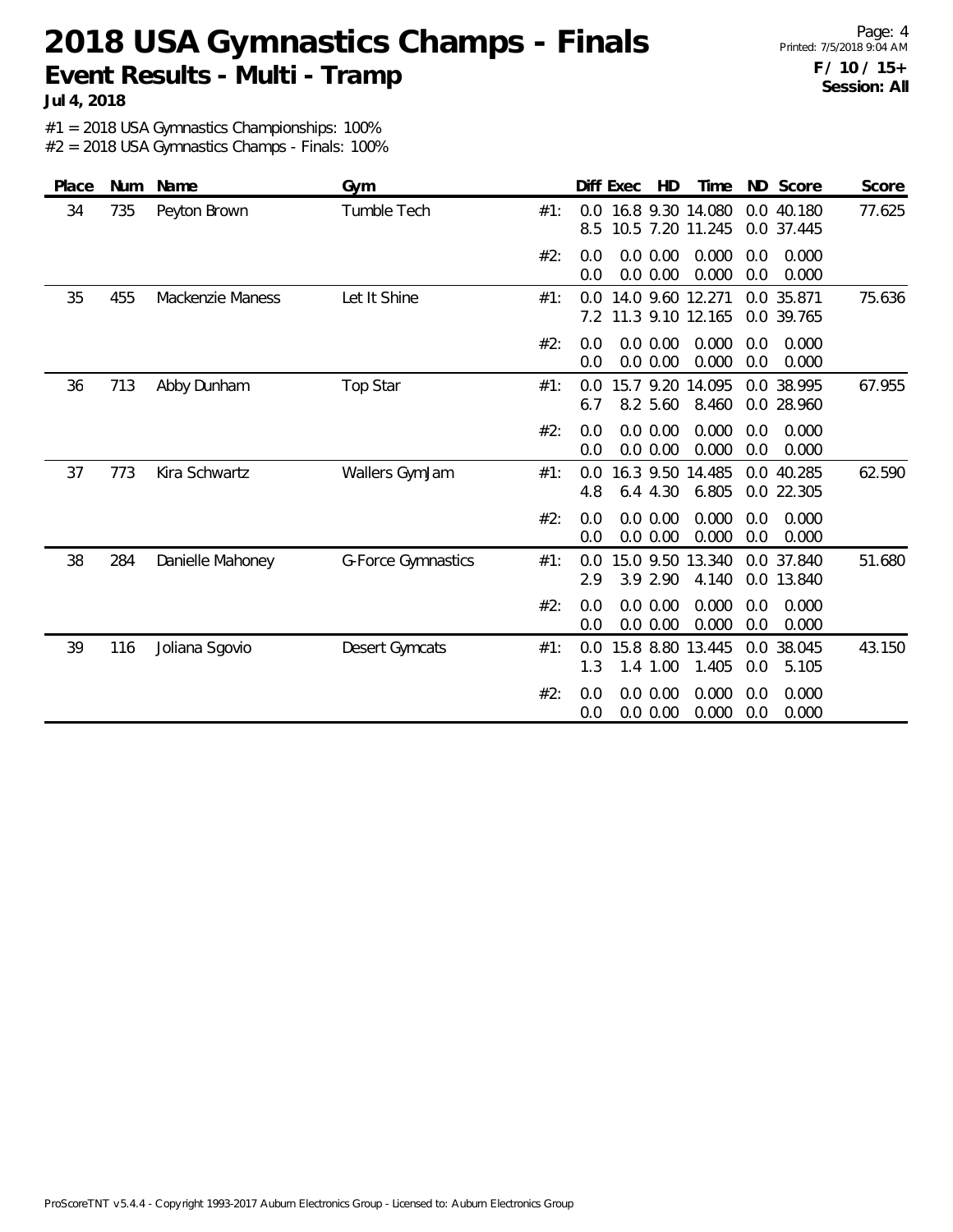Page: 1 Printed: 7/5/2018 9:05 AM **M / 10 / 15+ Session: All**

**Jul 4, 2018**

#1 = 2018 USA Gymnastics Championships: 100%

| Place          | Num | Name                | Gym                        |     |                 | Diff Exec | HD                   | Time                                                      |            | ND Score                 | Score   |
|----------------|-----|---------------------|----------------------------|-----|-----------------|-----------|----------------------|-----------------------------------------------------------|------------|--------------------------|---------|
| 1              | 423 | Keith Eldridge      | <b>Integrity Athletics</b> | #1: | 9.7             |           |                      | 0.0 17.7 9.60 15.505<br>15.2 9.40 15.385                  |            | 0.0 42.805<br>0.0 49.685 | 141.875 |
|                |     |                     |                            | #2: | 9.7<br>0.0      |           | 0.0 0.00             | 15.2 8.90 15.585<br>0.000                                 | 0.0        | 0.0 49.385<br>0.000      |         |
| $\overline{2}$ | 300 | Randy Holmes        | <b>GCEN</b>                | #1: |                 |           |                      | 0.0 15.9 8.90 15.450<br>10.5 15.7 9.60 15.320             |            | 0.0 40.250<br>0.0 51.120 | 141.375 |
|                |     |                     |                            |     | 0.0             |           | 0.0 0.00             | #2: 10.5 15.9 8.80 14.805<br>0.000                        | 0.0        | 0.0 50.005<br>0.000      |         |
| $\mathfrak{Z}$ | 425 | Smith Light         | <b>Integrity Athletics</b> | #1: |                 |           |                      | 0.0 16.7 9.70 14.175<br>10.9 15.4 9.70 14.180             |            | 0.0 40.575<br>0.0 50.180 | 139.065 |
|                |     |                     |                            |     | #2: 10.9<br>0.0 |           | 0.0 0.00             | 14.7 8.80 13.910<br>0.000                                 | 0.0        | 0.0 48.310<br>0.000      |         |
| 4              | 617 | Matt Whitmer        | So Cal TTC                 | #1: | 0.0             |           |                      | 16.9 9.40 14.490<br>10.8 15.2 9.60 14.145                 |            | 0.0 40.790<br>0.0 49.745 | 138.860 |
|                |     |                     |                            |     | 0.0             |           | 0.0 0.00             | #2: 10.8 14.0 9.40 14.125<br>0.000                        | 0.0        | 0.0 48.325<br>0.000      |         |
| 5              | 84  | <b>Tate Simmons</b> | <b>Amplify Gymnastics</b>  | #1: | 0.0<br>9.9      |           |                      | 16.5 9.50 15.320<br>14.8 9.00 14.905                      |            | 0.0 41.320<br>0.0 48.605 | 137.410 |
|                |     |                     |                            | #2: | 9.9<br>0.0      |           | 0.0 0.00             | 14.1 8.90 14.585<br>0.000                                 | 0.0        | 0.0 47.485<br>0.000      |         |
| 6              | 674 | Merrill Hunter      | Team Legacy                | #1: | 9.1             |           |                      | 0.0 17.1 9.60 15.235<br>15.5 9.50 14.385                  |            | 0.0 41.935<br>0.0 48.485 | 137.230 |
|                |     |                     |                            | #2: | 9.1<br>0.0      |           | 0.0 0.00             | 15.0 8.30 14.410<br>0.000                                 | 0.0        | 0.0 46.810<br>0.000      |         |
| 7              | 74  | CJ Castiglione      | American Airborne          | #1: | 0.0             |           |                      | 15.7 9.30 15.535<br>10.5 14.5 9.50 14.985                 |            | 0.0 40.535<br>0.0 49.485 | 135.120 |
|                |     |                     |                            |     | #2: 10.5<br>0.0 |           | 0.0 0.00             | 11.7 8.40 14.500<br>0.000                                 | 0.0        | 0.0 45.100<br>0.000      |         |
| 8              | 548 | T.J. Reed           | Powerhouse                 | #1: | 0.0             |           |                      | 17.5 9.60 15.020<br>9.6 16.5 9.70 14.815                  |            | 0.0 42.120<br>0.0 50.615 | 112.920 |
|                |     |                     |                            | #2: | 0.0             |           |                      | 4.2 6.6 3.40 5.985 0.0 20.185<br>0.0 0.00 0.000 0.0 0.000 |            |                          |         |
| 9              | 226 | Justin Brent        | <b>Fairland Gymnastics</b> | #1: | 0.0<br>8.5      |           |                      | 16.5 9.80 14.885<br>14.5 9.30 15.825                      |            | 0.0 41.185<br>0.0 48.125 | 89.310  |
|                |     |                     |                            | #2: | 0.0<br>0.0      |           | 0.0 0.00<br>0.0 0.00 | 0.000<br>0.000                                            | 0.0<br>0.0 | 0.000<br>0.000           |         |
| 10             | 68  | Harley Jones        | All American               | #1: |                 |           |                      | 0.0 16.5 9.60 14.850<br>9.7 14.9 9.10 14.650              |            | 0.0 40.950<br>0.0 48.350 | 89.300  |
|                |     |                     |                            | #2: | 0.0<br>0.0      |           | 0.0 0.00<br>0.0 0.00 | 0.000<br>0.000                                            | 0.0<br>0.0 | 0.000<br>0.000           |         |
| 11             | 44  | Jonathon Purdum     | Airbenders                 | #1: | 0.0             |           |                      | 16.7 9.50 14.595<br>9.0 15.5 9.20 14.395                  |            | 0.0 40.795<br>0.0 48.095 | 88.890  |
|                |     |                     |                            | #2: | 0.0<br>0.0      |           | 0.0 0.00<br>0.0 0.00 | 0.000<br>0.000                                            | 0.0<br>0.0 | 0.000<br>0.000           |         |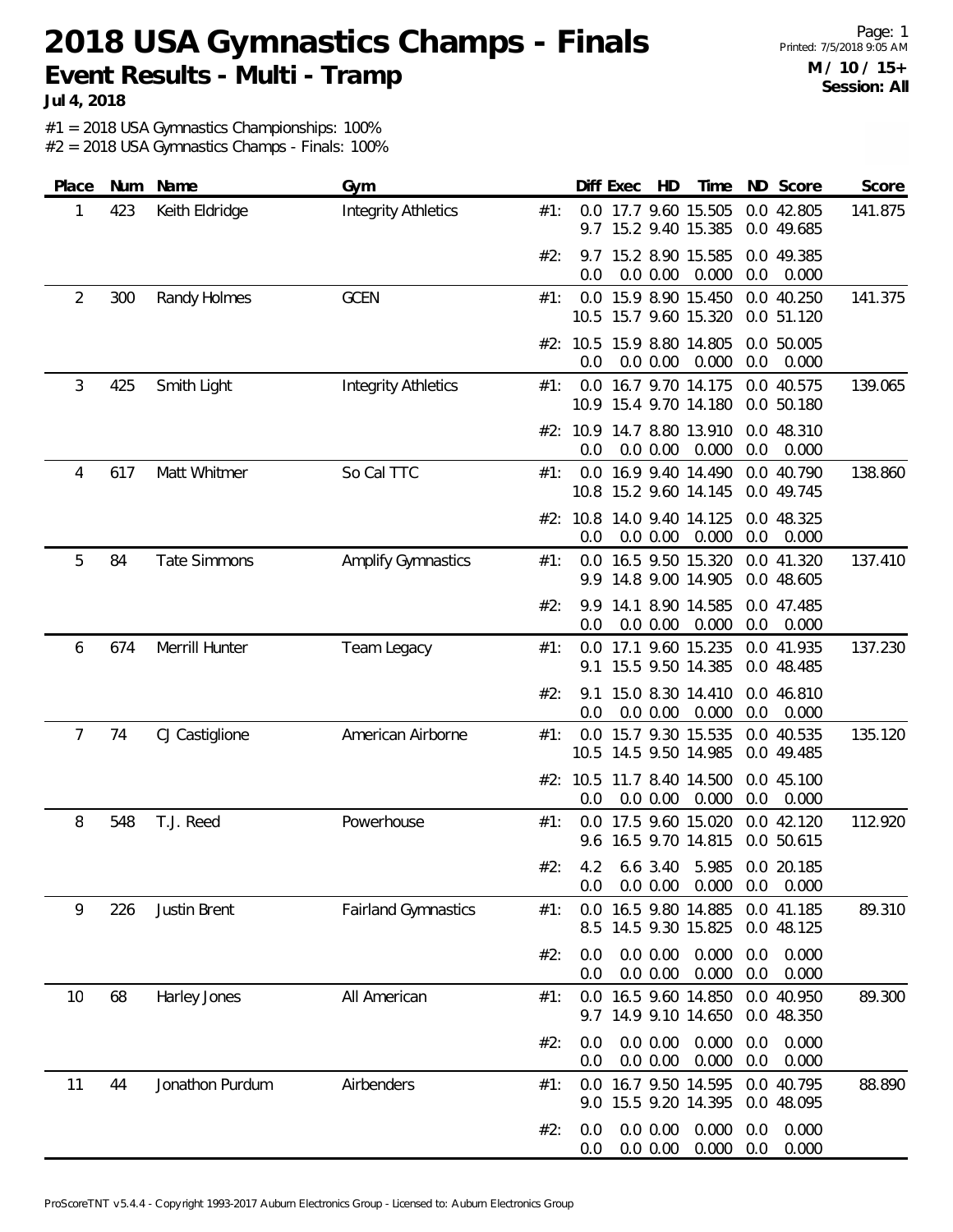**Jul 4, 2018**

#1 = 2018 USA Gymnastics Championships: 100%

| Place | Num | Name               | Gym                      |     |             | Diff Exec | HD                   | Time                                     |            | ND Score                 | Score  |
|-------|-----|--------------------|--------------------------|-----|-------------|-----------|----------------------|------------------------------------------|------------|--------------------------|--------|
| 12    | 698 | Dominic Dumas      | <b>TFS</b>               | #1: | 9.7         |           |                      | 0.0 17.0 9.60 13.650<br>15.0 9.80 13.830 |            | 0.0 40.250<br>0.0 48.330 | 88.580 |
|       |     |                    |                          | #2: | 0.0<br>0.0  |           | 0.0 0.00<br>0.0 0.00 | 0.000<br>0.000                           | 0.0<br>0.0 | 0.000<br>0.000           |        |
| 13    | 362 | David Sulistyo     | Gypys Flyers Eagan       | #1: | 0.0<br>9.1  |           |                      | 16.3 9.70 14.505<br>15.5 9.50 13.950     |            | 0.0 40.505<br>0.0 48.050 | 88.555 |
|       |     |                    |                          | #2: | 0.0<br>0.0  |           | 0.0 0.00<br>0.0 0.00 | 0.000<br>0.000                           | 0.0<br>0.0 | 0.000<br>0.000           |        |
| 14    | 770 | Liam Warsaw        | W TX TNT EXPLOSION       | #1: | 0.0<br>9.1  |           |                      | 16.2 9.20 15.140<br>14.7 9.30 14.505     |            | 0.0 40.540<br>0.0 47.605 | 88.145 |
|       |     |                    |                          | #2: | 0.0<br>0.0  |           | 0.0 0.00<br>0.0 0.00 | 0.000<br>0.000                           | 0.0<br>0.0 | 0.000<br>0.000           |        |
| 15    | 64  | Christian English  | All American             | #1: | 0.0<br>9.4  |           |                      | 16.3 9.30 14.825<br>14.3 9.50 14.340     |            | 0.0 40.425<br>0.0 47.540 | 87.965 |
|       |     |                    |                          | #2: | 0.0<br>0.0  |           | 0.0 0.00<br>0.0 0.00 | 0.000<br>0.000                           | 0.0<br>0.0 | 0.000<br>0.000           |        |
| 16    | 119 | Jacob Freedman     | DeVeau's                 | #1: | 0.0<br>8.1  |           |                      | 16.5 9.60 15.490<br>13.7 9.50 14.850     |            | 0.0 41.590<br>0.0 46.150 | 87.740 |
|       |     |                    |                          | #2: | 0.0<br>0.0  |           | 0.0 0.00<br>0.0 0.00 | 0.000<br>0.000                           | 0.0<br>0.0 | 0.000<br>0.000           |        |
| 17    | 833 | Aden Smith         | Xtreme                   | #1: | 0.0<br>8.9  |           |                      | 16.7 9.30 13.515<br>15.1 9.30 14.180     |            | 0.0 39.515<br>0.0 47.480 | 86.995 |
|       |     |                    |                          | #2: | 0.0<br>0.0  |           | 0.0 0.00<br>0.0 0.00 | 0.000<br>0.000                           | 0.0<br>0.0 | 0.000<br>0.000           |        |
| 18    | 356 | Jack Yerxa         | <b>Gypsy Flyers</b>      | #1: | 0.0<br>8.4  |           |                      | 17.3 9.60 13.090<br>15.5 9.20 13.855     |            | 0.0 39.990<br>0.0 46.955 | 86.945 |
|       |     |                    |                          | #2: | 0.0<br>0.0  |           | 0.0 0.00<br>0.0 0.00 | 0.000<br>0.000                           | 0.0<br>0.0 | 0.000<br>0.000           |        |
| 19    | 272 | Alin Richard       | Foothills Gymnastics     | #1: | 0.0<br>8.9  |           |                      | 16.9 9.30 14.130<br>14.6 9.10 13.855     |            | 0.0 40.330<br>0.0 46.455 | 86.785 |
|       |     |                    |                          | #2: | 0.0<br>0.0  |           | 0.0 0.00             | $0.0$ $0.00$ $0.000$ $0.0$<br>0.000      | 0.0        | 0.000<br>0.000           |        |
| 20    | 795 | Christopher Polley | Winingers                | #1: | 0.0<br>10.0 |           |                      | 15.3 9.40 14.280<br>14.3 9.50 13.950     |            | 0.0 38.980<br>0.0 47.750 | 86.730 |
|       |     |                    |                          | #2: | 0.0<br>0.0  |           | 0.0 0.00<br>0.0 0.00 | 0.000<br>0.000                           | 0.0<br>0.0 | 0.000<br>0.000           |        |
| 21    | 460 | Aiden Nielson      | <b>LTC</b> Elite         | #1: | 0.0<br>8.8  |           |                      | 16.3 9.20 14.100<br>15.1 9.00 14.015     |            | 0.0 39.600<br>0.0 46.915 | 86.515 |
|       |     |                    |                          | #2: | 0.0<br>0.0  |           | 0.0 0.00<br>0.0 0.00 | 0.000<br>0.000                           | 0.0<br>0.0 | 0.000<br>0.000           |        |
| 22    | 552 | Benjamin Butler    | <b>Premier Athletics</b> | #1: | 0.0<br>6.6  |           |                      | 16.5 9.60 14.485<br>15.3 9.10 14.105     |            | 0.0 40.585<br>0.0 45.105 | 85.690 |
|       |     |                    |                          | #2: | 0.0<br>0.0  |           | 0.0 0.00<br>0.0 0.00 | 0.000<br>0.000                           | 0.0<br>0.0 | 0.000<br>0.000           |        |